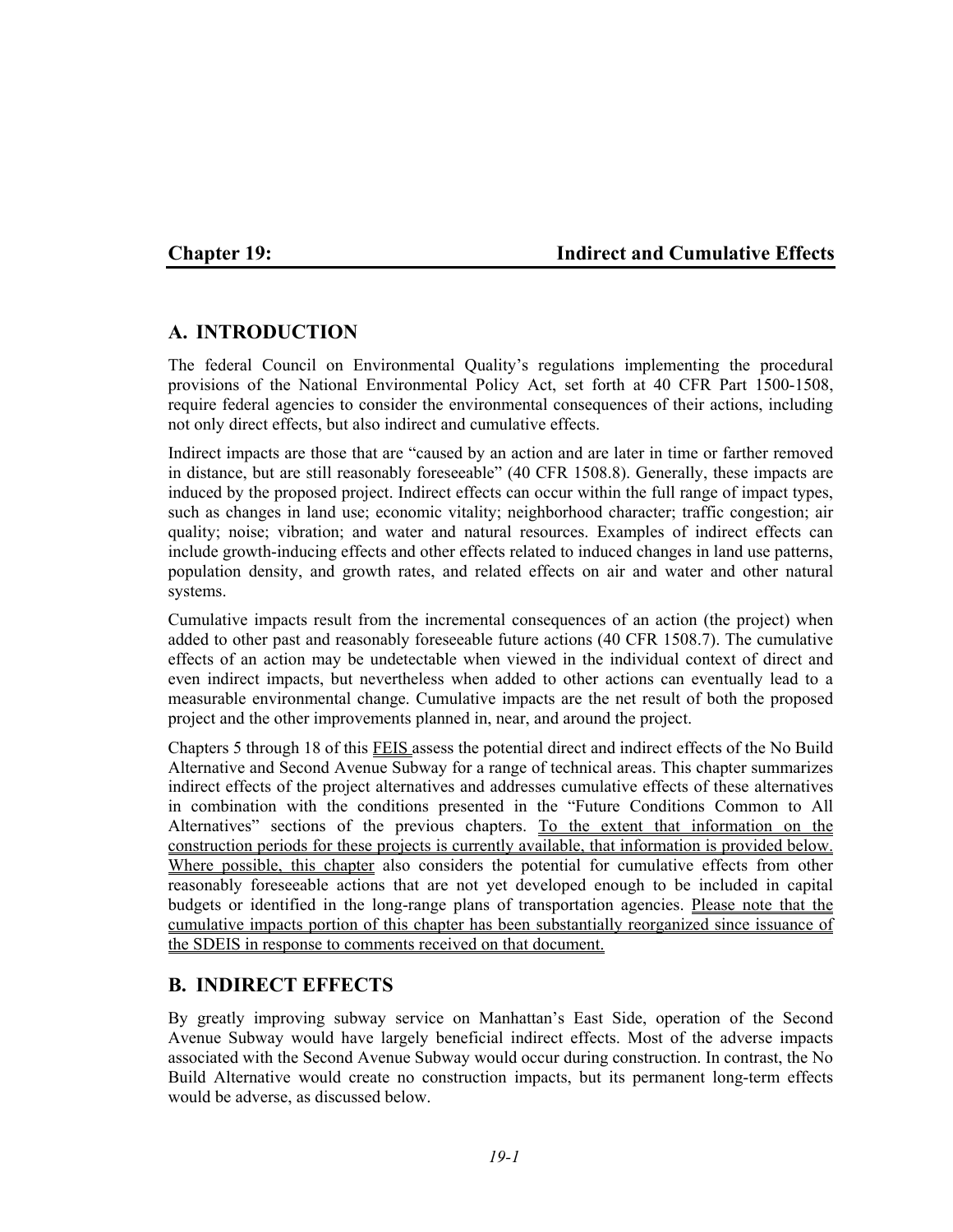#### **NO BUILD ALTERNATIVE**

With the No Build Alternative, no subway would operate along Second Avenue south to Water Street or along the Broadway alignment south of 63rd Street. As development continues on the East Side of Manhattan, the rising population, some of whom will use the Lexington Avenue Line, will exacerbate conditions on this currently overcrowded line and East Side bus routes as well as add to vehicular congestion on the East Side's major north-south thoroughfares, with attendant increases in air pollutant emissions and noise. In some locations distant from existing subway stations, growth might occur less quickly without new subway service.

#### **SECOND AVENUE SUBWAY**

#### *TRANSPORTATION*

As described in other chapters of this FEIS, including Chapter 2, "Project Alternatives," the proposed underground storage yard on Second Avenue north of 125th Street has been substantially reduced in size, so that it would no longer extend east or west of the Second Avenue right-of-way. As a result, none of the bus parking facilities identified in the SDEIS would be affected, and no temporary displacement would be needed. Therefore, the potential for indirect impacts from these buses has been eliminated. No indirect effects on transportation have been identified.

#### *SOCIAL AND ECONOMIC CONDITIONS*

#### *Impacts During Construction*

l

For social conditions, an indirect impact would occur if a project's direct effects were to cause other, secondary changes to neighborhood character or economic conditions. In this respect, for the Second Avenue Subway, indirect effects during the construction period could result from changes to development trends in the surrounding areas as a result of the disruption associated with construction. As noted in Chapter 6 ("Social Conditions"), it is possible that developers of new buildings located close to the construction areas on Second Avenue would delay their development proposals to avoid conflicts with construction for the new subway. This could temporarily delay or even alter land use trends, particularly in East Harlem and the East Village/Lower East Side/Chinatown where there is significant remaining development potential. Further, because some of the construction activities would temporarily reduce the desirability of some locations nearby, there is potential for a market decrease in rents for some properties. However, upon completion of the subway, these properties would benefit most from its construction, thereby alleviating any long-term hardships to building owners.

For this chapter, consideration has also been given as to whether the project would result in any significant adverse indirect effects from displacement.<sup>1</sup> For displacement, an example of an indirect effect would be if the displacement of residents in a building affected directly by a project were to cause other residents in unaffected buildings to move out.

<sup>1</sup> Chapter 8 ("Displacement and Relocation") analyzes the *direct* effects of displacement, including the need to acquire property for the Second Avenue Subway project and the resulting displacement of residents and businesses. Similarly, Chapter 6, "Social Conditions," assesses the *direct* effects on neighborhood character, zoning, and land use patterns from permanently replacing some existing buildings and businesses with subway structures.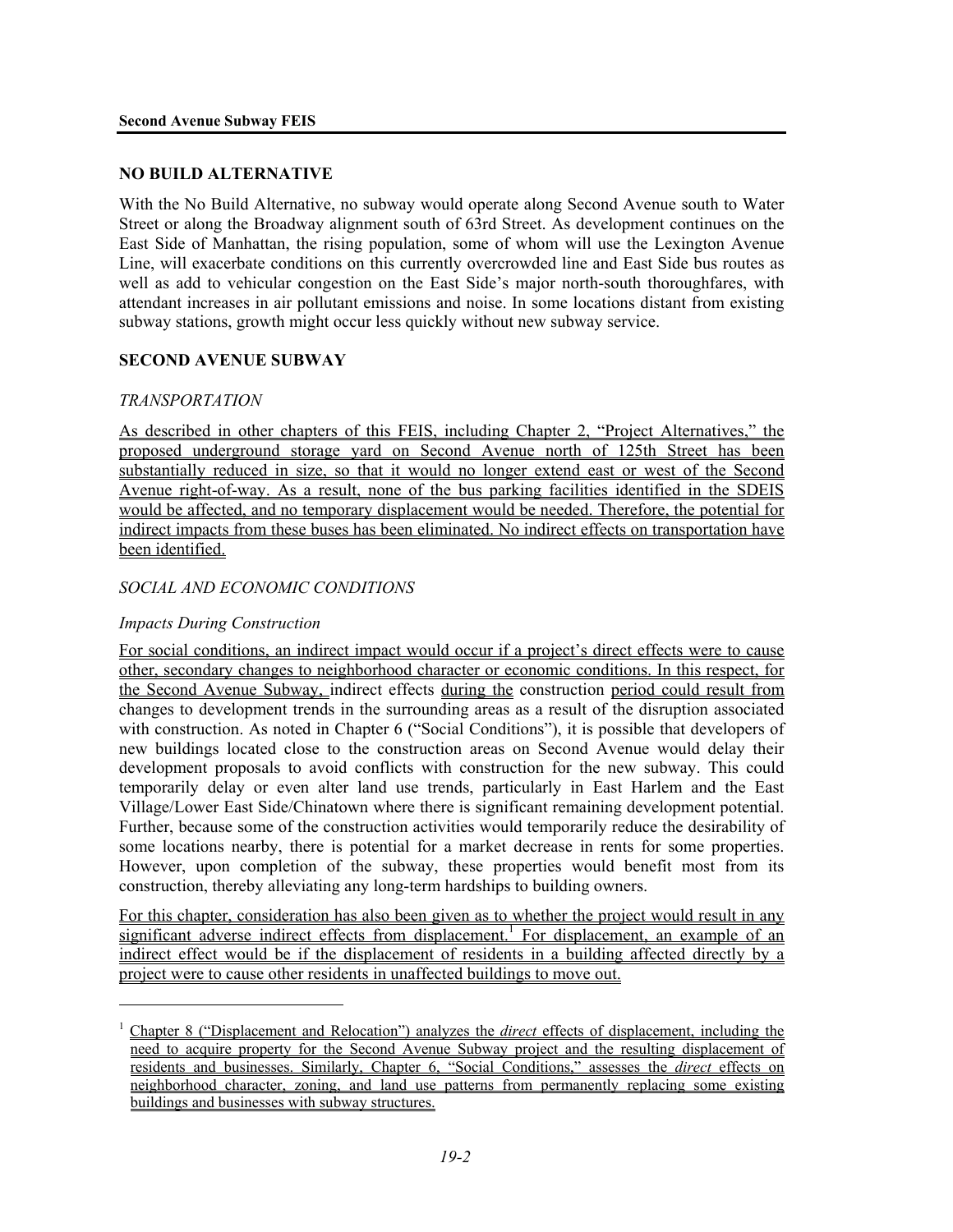As described in Chapter 8, while construction activities associated with building the new subway line would require temporary and permanent disruptions to some buildings' occupants (a direct effect), in most locations, this disruption would be short-term and would not affect neighborhood character. Therefore, it is not expected that this direct displacement would result in further relocations or departures of nearby businesses or residences (indirect effects) that in turn could potentially affect neighborhood character (also an indirect effect). At the 125th Street curve, where the disruptions would occur for a longer period of up to one year, some residents could choose not to move back to their apartments once the construction is complete; however, no indirect impacts on neighborhood character, urban design and visual resources, or land use are likely to occur, because substantial measures would be taken during the construction period (see Chapter 3, "Description of Construction Methods and Activities") to ensure that the buildings would remain standing and habitable.

Within the New York area, the subway's construction would result in economic benefits. It is expected that the project would attract specialized tradespeople to the city during the construction period. The expenditures of these workers and their families would support local businesses. Some of these benefits would be expected in the vicinity of the subway's alignment, where construction workers would support local retail businesses. In addition, the construction of a Second Avenue Subway would require materials produced outside the metropolitan area. Structural steel, railroad ties, concrete, train cars, and other procurements may be manufactured in communities in Upstate New York or elsewhere in the United States. The demand for infrastructure and materials associated with the subway would likely spur jobs and other economic benefits in these communities.

Finally, as described in detail elsewhere in this FEIS (see Chapter 7, "Public Open Space"), construction of the project would require use of several parks along the alignment for construction staging and shaft sites. To mitigate the impacts of the loss of those parks during construction, NYCT would work with the New York City Department of Parks and Recreation (NYCDPR) to identify suitable mitigation plans, such as identifying locations for replacement facilities. Although the potential locations for new or enhanced facilities have not yet been identified, any new facilities would in turn result in positive changes to the neighborhood character of the areas where they are created. New outdoor facilities in particular would change the appearance of the nearby area, as well as increasing pedestrian activity and noise levels within the immediate surroundings. However, the areas where such facilities are placed would be noisier than they currently are, and would also experience increased pedestrian traffic.

#### *Permanent Impacts*

As described in other chapters of this FEIS, the Second Avenue Subway would relieve congestion on the Lexington Avenue Line, making transportation more convenient for travelers in the Bronx, Manhattan, and Brooklyn who use that service. The Second Avenue Subway would also greatly improve transit access for communities on the far East Side, connecting them from East Harlem to Lower Manhattan, and would create for the first time a one-seat ride from East Harlem and the Upper East Side to West Midtown. In addition, the new subway would create a direct connection from the Metro-North Harlem-125th Street Station down the East Side to the Midtown and Lower Manhattan Central Business Districts, and the neighborhoods in between.

The ability of New York's transit system to conveniently serve major residential and employment centers is an essential component in the region's economic growth and productivity. The new subway would play a key role in helping the city sustain and improve its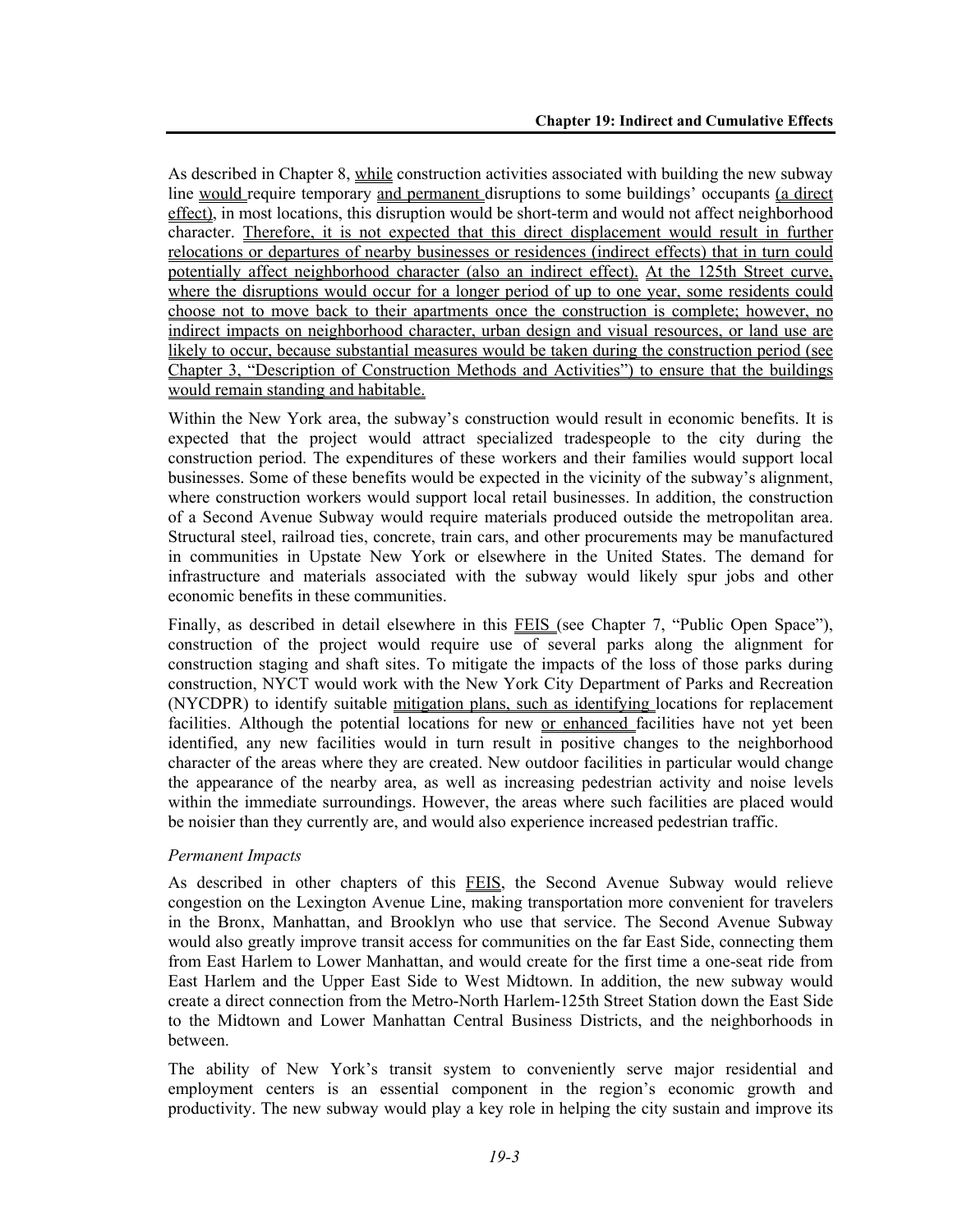economic vitality, facilitating retention of jobs, expansion of existing businesses, and development of new businesses. Existing congestion and access problems within the subway network would be substantially reduced, and new capacity would be provided to support future economic growth. By improving the transportation infrastructure, the proposed Second Avenue Subway would help maintain the city's competitive edge nationally. Furthermore, since the city contributes greatly to the economy of the tri-state metropolitan region and New York State as a whole, areas outside the five boroughs would also benefit from the project.

The direct effects of the new subway service would also result in indirect effects on land use patterns and development in the nearby communities. The substantial improvement to transit service overall would greatly support study area neighborhoods by adding travel options for residents, workers, and visitors in these communities; by improving access to important land uses, such as hospitals, museums, schools, parks and other regional destinations; and by helping to relieve traffic congestion. In some neighborhoods—particularly East Harlem and the East Village/Lower East Side/Chinatown—the improved access would make development of vacant or underutilized lots in the area more likely by attracting new investment to the area. In Lower Manhattan, the new access would support existing commercial uses and make the area more attractive for prospective retail and residential uses. In other neighborhoods (e.g., the Upper East Side and East Midtown), the new subway could accelerate existing development trends, but would be unlikely to change them. New transit connections to and from other parts of the city and region would also extend the project's economic benefits outside of Manhattan.

The Second Avenue Subway would alter travel patterns within and near Manhattan's East Side. Commuters, residents, and visitors who previously used the Lexington Avenue Line or a local bus route may alter their trip to use the Second Avenue Subway. In most cases, the origin and destination of these trips is not expected to change, but the intermediate use of transit and pedestrian facilities could be considerably different. Thus, businesses en route, particularly those near stations, may experience increased patronage. Those adjacent to certain Lexington Avenue Line stations or major bus stops may experience a reduction in patronage. However, the Lexington Avenue Line would continue to be well-used, and these businesses would not likely be significantly affected.

In general, restaurants, fast-food stores, supermarkets and grocers, dry cleaners, and other convenience-related retail businesses and neighborhood services adjacent to or near proposed subway station entrances would benefit from increased pedestrian traffic as riders come and go to their homes and jobs. In areas where there is currently a considerable rate of retail vacancy, the stations may attract new commercial development and the vacant spaces would be reoccupied. Moreover, the stations would support other forms of development in the future, such as the publicly sponsored housing and retail businesses planned for the Houston Street area. These represent positive secondary economic effects, which could strengthen the overall character of the neighborhood and its retail environment. In areas where transit-related pedestrian activity already occurs (e.g., 125th Street), higher pedestrian volumes would reinforce the local retail environment.

With a new major means of access to the East Side, market rents may increase in certain areas in response to new or expanded demand. In other areas, the subway may spur new development to accommodate increased desires for residential, office, or retail space. However, considering the density and vitality that already exists in most of the East Side, these new developments would not be expected to fundamentally alter the character or quality of these communities.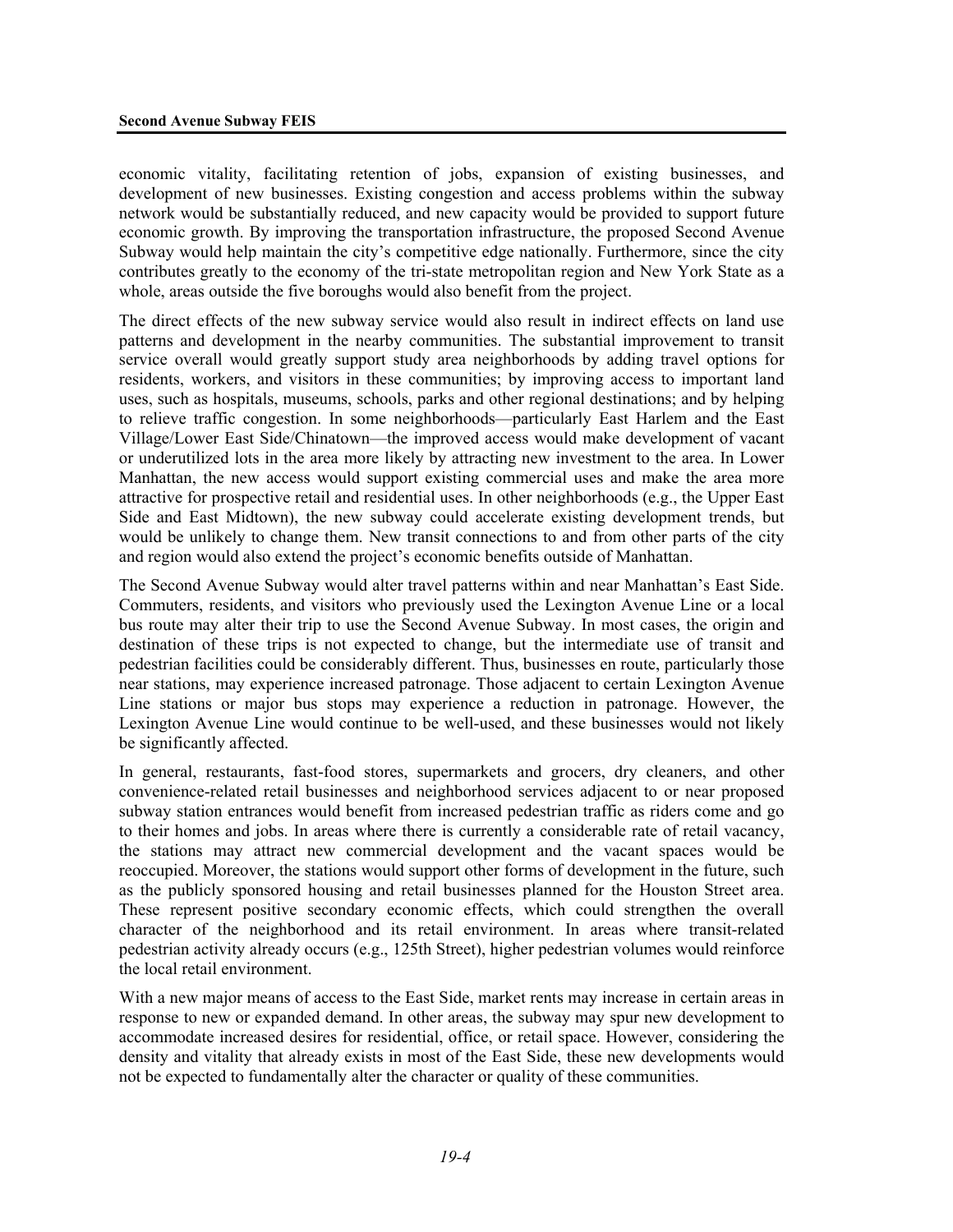# **C. CUMULATIVE EFFECTS**

#### **OVERVIEW**

The Council on Environmental Quality's (CEQ's) "Considering Cumulative Effects Under the National Environmental Policy Act" (January 1997) offers a framework for examining cumulative impacts of a proposed action. Overall, this guidance is clear that an EIS under NEPA must consider that the effect of a project, in combination with other conditions and potential actions, may have an impact that could not be identified in an examination of impacts from the project alone. To this end, the CEQ outlines a process for the identification and evaluation of cumulative effects. It includes the following:

- Scoping, in which the cumulative effects issues are determined, geographic scope and time frame for the analysis are established, and other actions affecting the issues and areas of concern are identified.
- Analysis of the affected environment, in which the resources of concern identified in scoping are characterized in terms of their response to change. The stresses affecting these resources are also characterized, and a baseline condition for the resources is defined.
- Determination of environmental consequences, in which cause-and-effect relationships between the types of actions being taken and the stresses on resources are defined, the magnitude of impacts are determined, alternatives or mitigation to avoid adverse cumulative impacts are proposed, and the cumulative effects of the selected alternative are monitored.

Those steps were followed in preparation of this FEIS for the Second Avenue Subway. The process commenced in July 1995, when a Notice of Intent was published in the Federal Register, and public meetings to discuss the scope of the project and the scope of studies were held. A final scoping document that included comments received on the project and the scope of studies was issued in December 1995. Subsequently, a combined Major Investment Study (MIS) and Draft Environmental Impact Statement (DEIS) was published in 1999 to assess possible alternatives for a Second Avenue Subway. Following the MIS/DEIS and extensive public comments on that document, subsequent studies resulted in the determination that a full-length Second Avenue Subway should be pursued. That alternative was then assessed in the SDEIS, and now this FEIS.

As required under NEPA, the SDEIS and now this FEIS analyze the resources of concern identified in the scoping document. Baseline conditions and the environmental consequences of the proposed project on each resource are described and assessed in the preceding chapters of this document according to the CEQ guidance. This chapter looks specifically at the potential for the project to create cumulative impacts on the resources identified in the scoping document as described immediately below.

Following CEQ guidelines, an analysis of cumulative impacts considers resources, ecosystems, and human communities that could be potentially affected by the action and whether those could also be affected cumulatively by the action in combination with other reasonably foreseeable actions. A number of transportation, infrastructure, and development projects are proposed in and near the study area for the Second Avenue Subway. Several of these could be under construction at the same time as the new subway. Looking into the future, all of these projects would be operational at the same time as the Second Avenue Subway. The discussion below first identifies the relevant projects and proposals by study area neighborhood. In each case, the text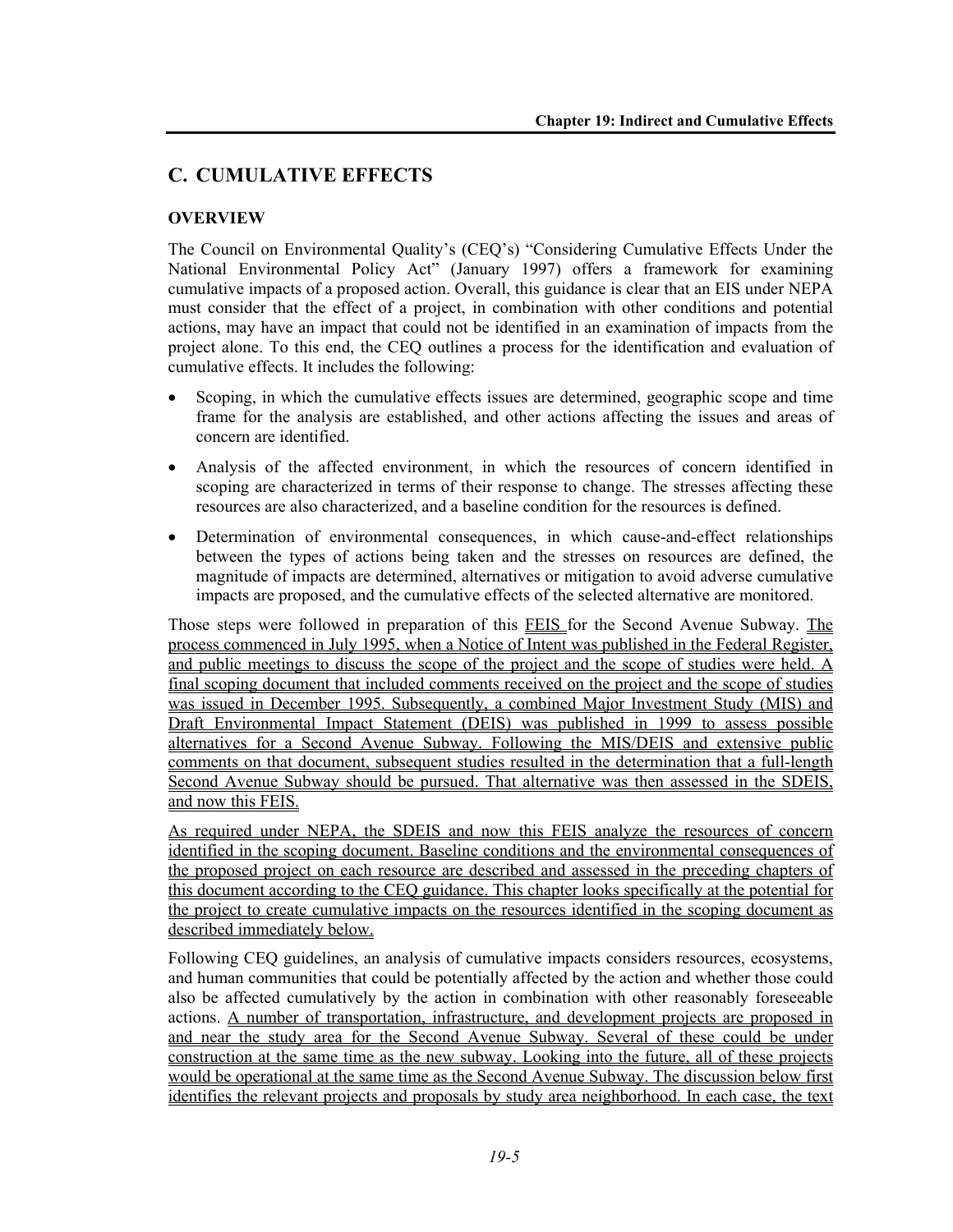identifies whether the Second Avenue Subway's construction schedule has the potential to overlap with those for the various other projects, taking into consideration the project's proposed phasing plan.<sup>1</sup> Afterwards, it addresses the combined effects of these projects and proposals, along with the Second Avenue Subway, on the following resources: traffic and transportation, air quality, noise levels, natural resources, social and economic conditions, parks and open space, historic resources, and neighborhood character in each project subarea. Resources that would not be affected by cumulative activities within each area are not addressed.

## **OTHER PROJECTS PROPOSED IN AND NEAR THE SECOND AVENUE SUBWAY STUDY AREA**

Today, much of Manhattan's aging infrastructure is in need of maintenance, repair and reconstruction. Many government agencies are sponsoring repair and reconstruction activities a number of which would occur within or near the Second Avenue Subway study area. While the cumulative impacts of these efforts will be beneficial, in the short term, their construction impacts, combined with those of the Second Avenue Subway, would generate significant adverse cumulative impacts if Second Avenue Subway construction were to occur in the same vicinity and at the same time as those other projects.

In addition to the public infrastructure initiatives in the study area, Manhattan's Far East Side and East River waterfront are the focus of public and private development and institutional interest. The proposals, all of which are discussed, as appropriate, in the preceding chapters of this FEIS, are listed and briefly described below for each study area. Because these projects are in various stages of planning and design, the amount of information available at this time varies. In some cases, information on proposed construction schedules is not yet available. Where information is available, expected construction periods are indicated.

# *EAST HARLEM*

1

In East Harlem, several major construction projects are planned along the Harlem River, as follows:

- Rehabilitation of the Third Avenue and Willis Avenue Bridges, which link Upper Manhattan and the Bronx; these activities are planned to occur between 2003 and 2012. This project would involve use of a staging area along the Harlem River in the vicinity of 129th Street.
- Rehabilitation and reconfiguration of certain aspects of the Triborough Bridge.
- Reconstruction of the 127th Street viaduct on the Harlem River Drive. This project is scheduled to begin in 2006 and be completed in 2010.

<sup>&</sup>lt;sup>1</sup> As described in more detail in Chapter 3, "Construction Methods and Activities," a phasing plan has now been developed to allow the new Second Avenue Subway to be built and operated incrementally, thereby permitting portions of the project to operate prior to completion of the entire line. While final decisions have not yet been made regarding the project's detailed construction schedule, overall, it is anticipated that construction would commence in 2004, peak in 2010, and be completed by 2020. The phasing plan would permit portions of multiple phases to be constructed simultaneously. Once construction of a particular length of the alignment is completed, the surrounding neighborhood would not experience further impacts during construction of the additional phases.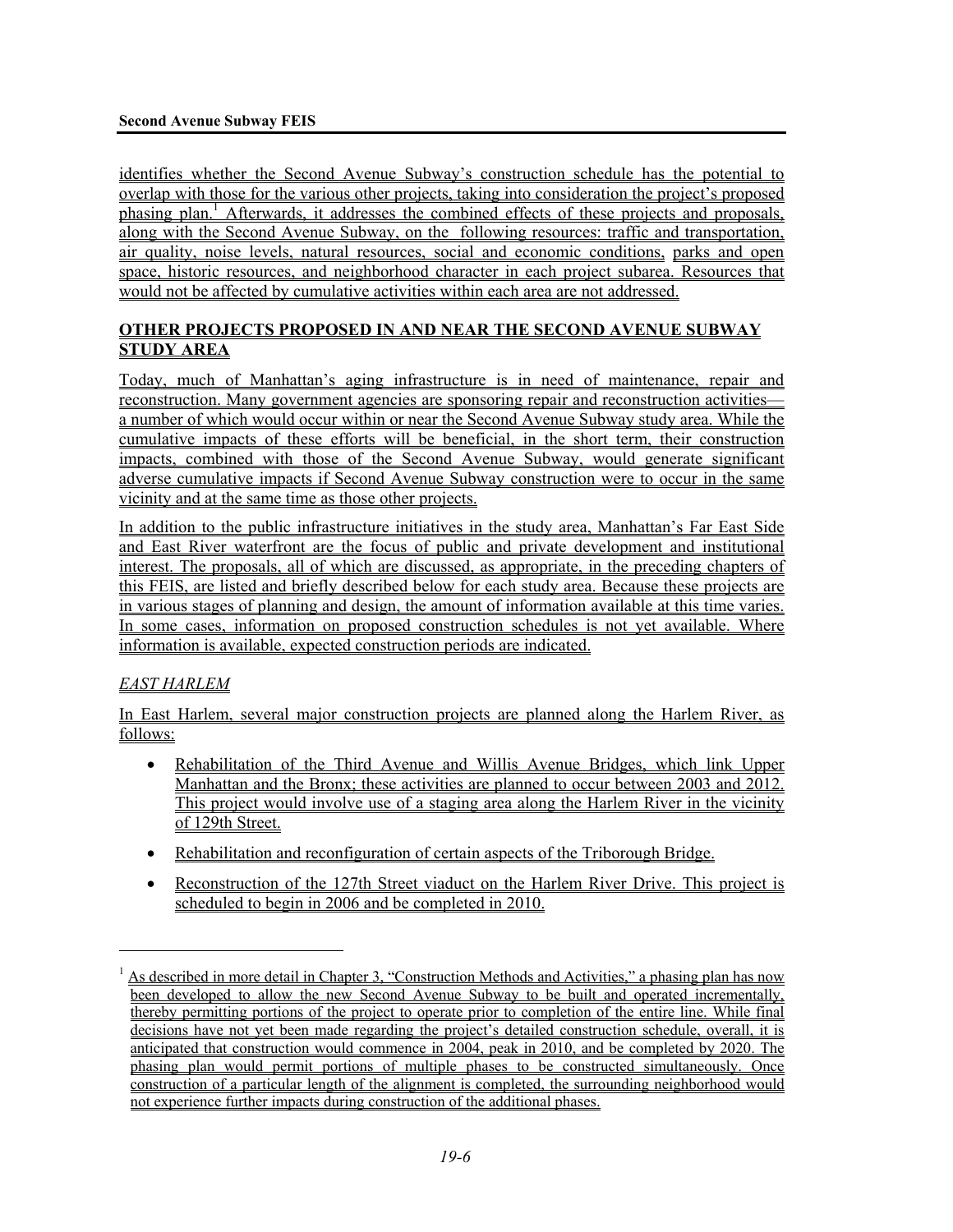• Reconstruction work on the FDR Drive in East Harlem, to create an extended auxiliary lane between 125th and 116th Streets. The project is currently in preliminary design but is not yet scheduled for construction.

While none of these projects would involve construction activities in the same locations as those for the Second Avenue Subway, traffic diversions and reductions in road capacity—particularly along the Harlem River Drive and on bridges where the project's construction vehicles could travel—could result if Second Avenue Subway construction in East Harlem were to overlap with any of these projects. As described in Chapter 3, all Second Avenue Subway construction activities north of 105th Street would take place during construction of Phase 2. For all of the projects listed above, the potential for the Second Avenue Subway to cause cumulative impacts would occur if these projects were to be under construction simultaneously with Phase 2.

In addition, a large-scale retail redevelopment is proposed just west of Second Avenue between 128th and 125th Streets. Construction of a large retail establishment between 128th and 127th Streets is expected to be completed by 2005. A retail shopping center is expected to be developed between 127th and 126th Streets during the same period. However, based on the construction schedules, it is likely that the both of these projects would be complete before the Second Avenue Subway commences any Phase 2 activities involving breaking ground in East Harlem.

## *UPPER EAST SIDE*

Transportation, infrastructure, and major development projects near Second Avenue on the Upper East Side are listed below. It is possible that Second Avenue Subway construction could overlap with several of these projects, as described below.

- Reconstruction of the FDR Drive from 63rd to 54th Streets. This phase of the FDR reconstruction project is expected to involve surface work on the existing FDR structure between 2004 and 2007. In addition, work has begun to complete an "Outboard Detour Roadway" that will serve as a temporary diversion road to accommodate traffic that would otherwise be diverted. This phase of the FDR project would primarily occur south of the geographic area that would be affected during Phase 1 of the Second Avenue Subway's construction (the construction limits for Phase 1 extend from 105th Street to 62nd Street). However, as described below, it is possible that there would be some potential for cumulative impacts between projects during the early part of Phase 1. Overall, Phase 1's construction period is expected to last for seven years, beginning in late 2004.
- The LIRR East Side Access project, which would bring LIRR trains through the 63rd Street tunnel and into Grand Central Terminal, would involve construction in the vicinity of 63rd Street and Second Avenue, near the southernmost border of Phase 1 of the Second Avenue Subway. However, work in this area would involve primarily below-ground tunnel excavation and would consequently not result in many surface impacts.
- A portion of Water Tunnel No. 3 will be constructed beneath a portion of the Upper East Side study area. The new construction will result in the water tunnel making a loop from Central Park West at 78th Street, moving south along the West Side to Canal Street, east beneath Canal Street to the vicinity of the Manhattan Bridge, northeast to 34th Street and Second Avenue, north beneath Second Avenue to 54th Street, and then northwest to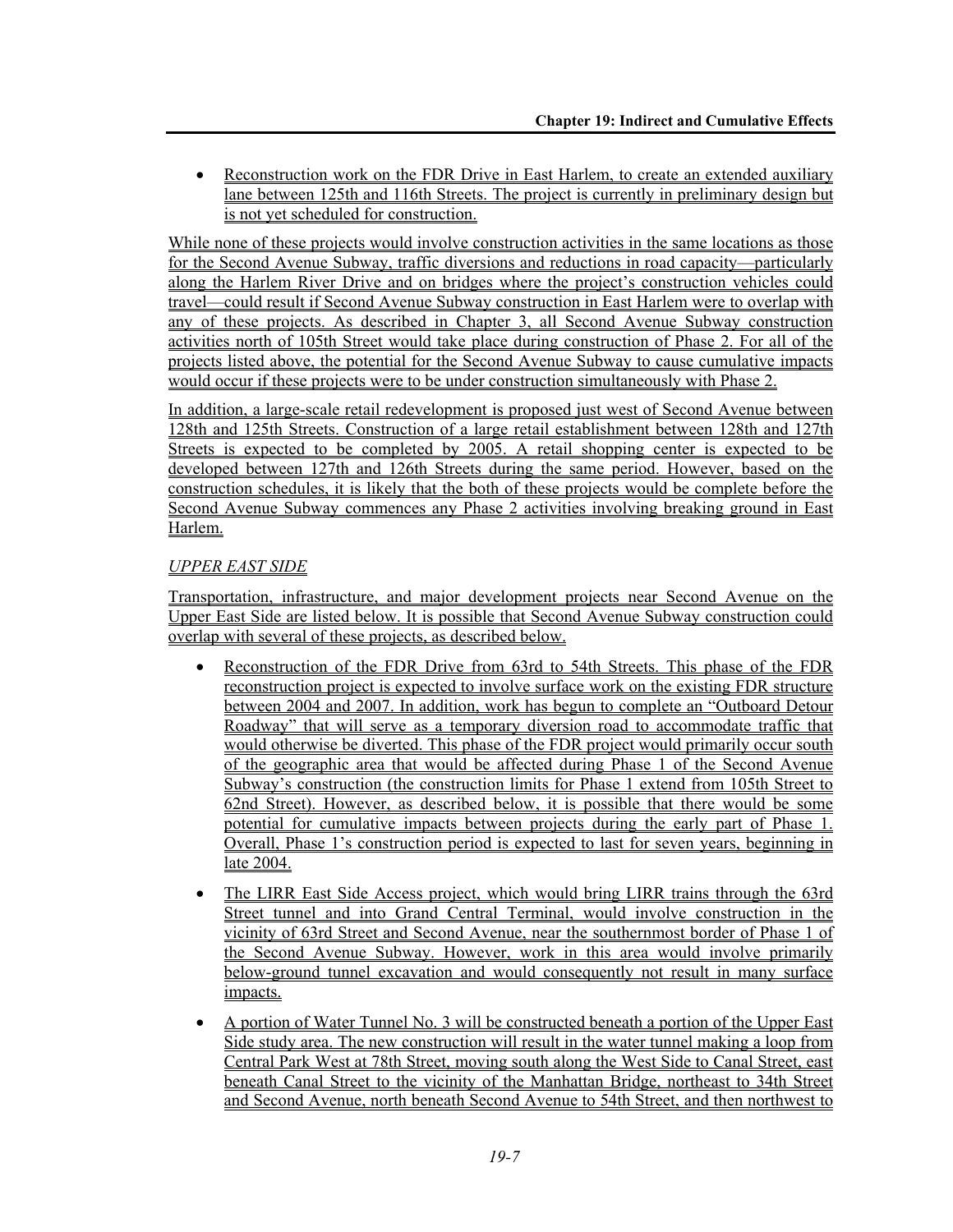rejoin the Stage 1 portion of the tunnel at West 78th Street. (See also the discussion of East Midtown, below).

• Construction of a new research building on the Memorial Sloane-Kettering Cancer Center (MSKCC) campus at 68th Street east of First Avenue is underway and is expected to be completed by 2007, during Phase 1's construction period.

#### *EAST MIDTOWN*

In East Midtown, planned infrastructure, transportation and development projects near Second Avenue include the following, each of which would increase the amount of construction activity in East Midtown. Several of the projects would occur in relatively close proximity to the Second Avenue Subway's proposed construction activities which, for the East Midtown area, would primarily occur during Phase 3.

- Reconstruction of the FDR Drive between 42nd and 23rd Streets, beginning in 2009.
- As described above, Water Tunnel No. 3 is under construction beneath Second Avenue throughout much of the length of the East Midtown study area. At 35th Street, just east of Second Avenue, a new shaft and distribution chamber are planned. A second shaft and distribution chamber is planned for 54th Street and Second Avenue.
- The proposed redevelopment of the Consolidated Edison sites in East Midtown (between 41st and 35th Streets) would involve the construction of several high-rise buildings along First Avenue. The construction of three Consolidated Edison sites is expected to be completed by 2007, before any Phase 3 construction is expected to occur, and an additional site is expected to be completed by 2011, potentially during Phase 3's construction period.
- The United Nations is proposing another large development in East Midtown—a new 30-story office tower on the site of Robert Moses Playground at 42nd Street and First Avenue. Renovation of the existing Secretariat building is also planned. The project is expected to be completed by 2010. It is possible that some subway work in this portion of Phase 3 would have commenced by this time.
- MTA Bridges and Tunnels is planning to rehabilitate the bridge that carries Second Avenue over the depressed roadway of the Queens-Midtown Tunnel between 36th and 37th Streets. This bridge project is expected to start in November 2005 and be complete by December 2007, prior to any Second Avenue Subway construction in this vicinity. To minimize disruption in this area, MTA will work aggressively to meet this schedule, so that construction of the subway does not overlap with the bridge project. However, if the bridge project were to be delayed for any reason, it is possible that both the subway and bridge projects could be constructed simultaneously. In that case, because both the subway and bridge projects would require the closure of lanes on Second Avenue, coordination between the two projects would be essential. The subway construction would have a longer duration than the bridge work; hence, its schedule would determine when Second Avenue traffic could be shifted from one side of the roadway to the other.
- **•** Subway Extension-Hudson Yards Area Rezoning. The **•** line extension is expected to begin construction in 2005 and be completed by 2010. Development subsequent to the rezoning is expected to continue to 2025 and beyond. Construction of this project would not occur within the Second Avenue Subway study area.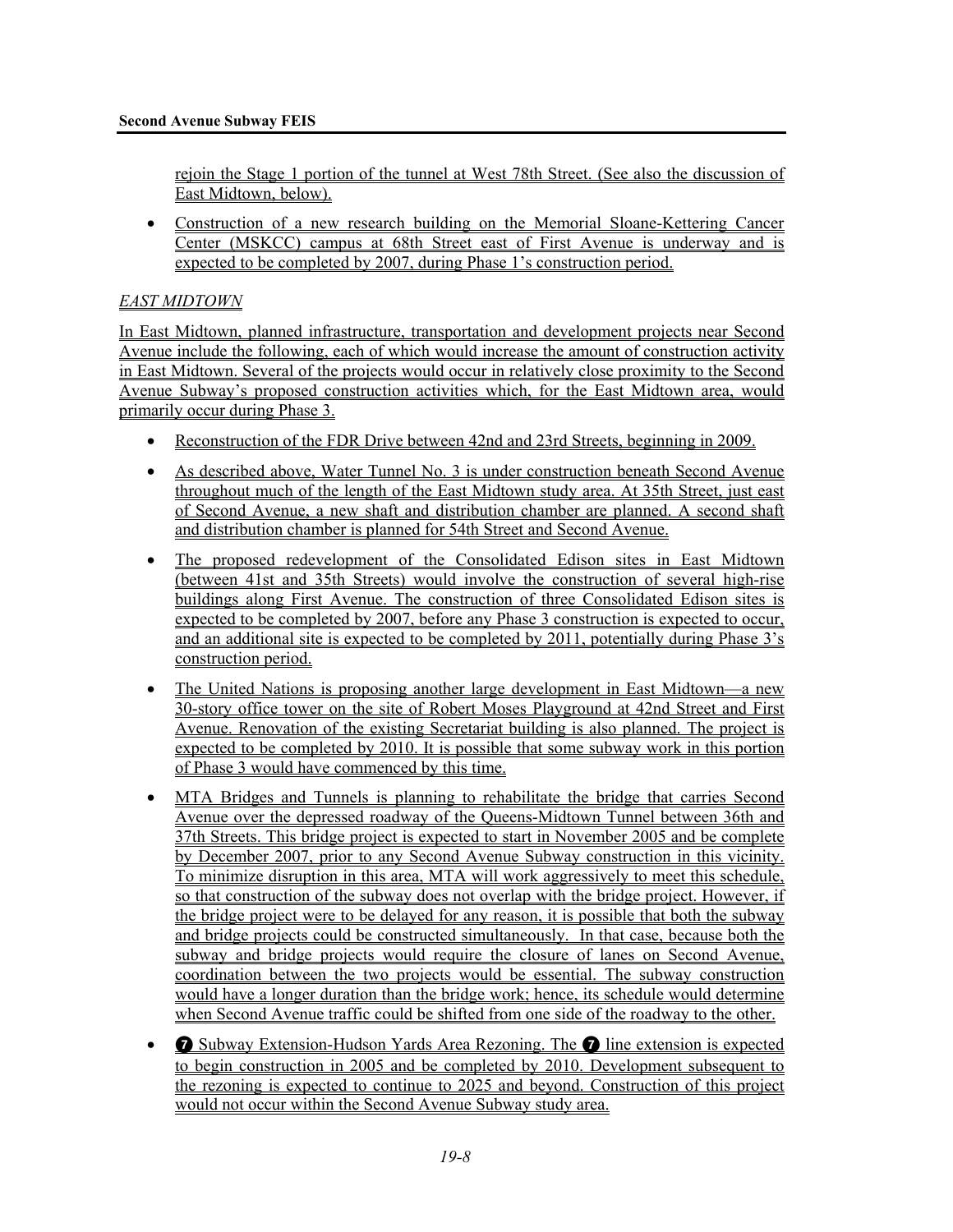• Several hospital development projects are planned in East Midtown. These include East River Science Park, a project of the New York University (NYU) School of Medicine that would add a new biotechnology and research component to NYU's campus between the FDR and First Avenue, from 30th to 28th Streets. Immediately south, Bellevue is building a new DNA facility and ambulatory care facility between the FDR and First Avenue, in this case between 28th and 26th Streets. That facility is expected to be completed in 2004, prior to any Second Avenue Subway work in the vicinity.

## *GRAMERCY PARK/UNION SQUARE AND EAST VILLAGE/LOWER EAST SIDE/CHINA-TOWN*

In the East Village/Lower East Side/Chinatown neighborhood zone, several large projects are proposed, as listed below, but only one—redevelopment in the Cooper Square Urban Renewal Area—would occur in close proximity to the Second Avenue Subway activities:

- Reconstruction of the FDR Drive between 15th and Montgomery Streets. This project, which is located some distance from the project alignment, is currently in the conceptual stages and has not yet been programmed for construction.
- Water Tunnel No. 3 will be constructed through this area, but the construction would not be beneath Second Avenue in this area, so no cumulative impacts in this vicinity are expected.
- A study of traffic in Chinatown is currently underway by the Lower Manhattan Development Corporation (LMDC) and the New York City Department of Transportation (NYCDOT), with the goal of developing a strategy for improving traffic flow and conditions in Chinatown, as well as connections with surrounding areas of Lower Manhattan. The study is expected to last three years but does not itself involve any construction. Depending on the results of the study, traffic conditions in this section of the neighborhood zone would likely be improved.
- Several large mixed-use developments are proposed near Houston Street as part of the Cooper Square Urban Renewal Area. Specifically, development of 712 housing units, community facility and retail space between Stanton and Second Streets along Second Avenue is expected to begin in 2003, prior to Second Avenue construction of Phases 3 and 4.

If the Cooper Square Urban Renewal Area developments were to be substantially delayed, they could directly overlap with the Second Avenue Subway construction activities for the Houston Street Station and possible shaft site. Additional construction staging areas and construction activity in the same area could result in traffic delays. Otherwise, it is unlikely that the Second Avenue Subway project would result in cumulative impacts with the other projects because the projects would not be built close enough to or at the same as the Second Avenue Subway.

# *LOWER MANHATTAN*

As described in Chapter 6, "Social Conditions," numerous projects involving the reconstruction of Lower Manhattan are either underway or planned for the future. These projects range from large-scale transportation and redevelopment undertakings to smaller scale, neighborhood based improvements, and are summarized below.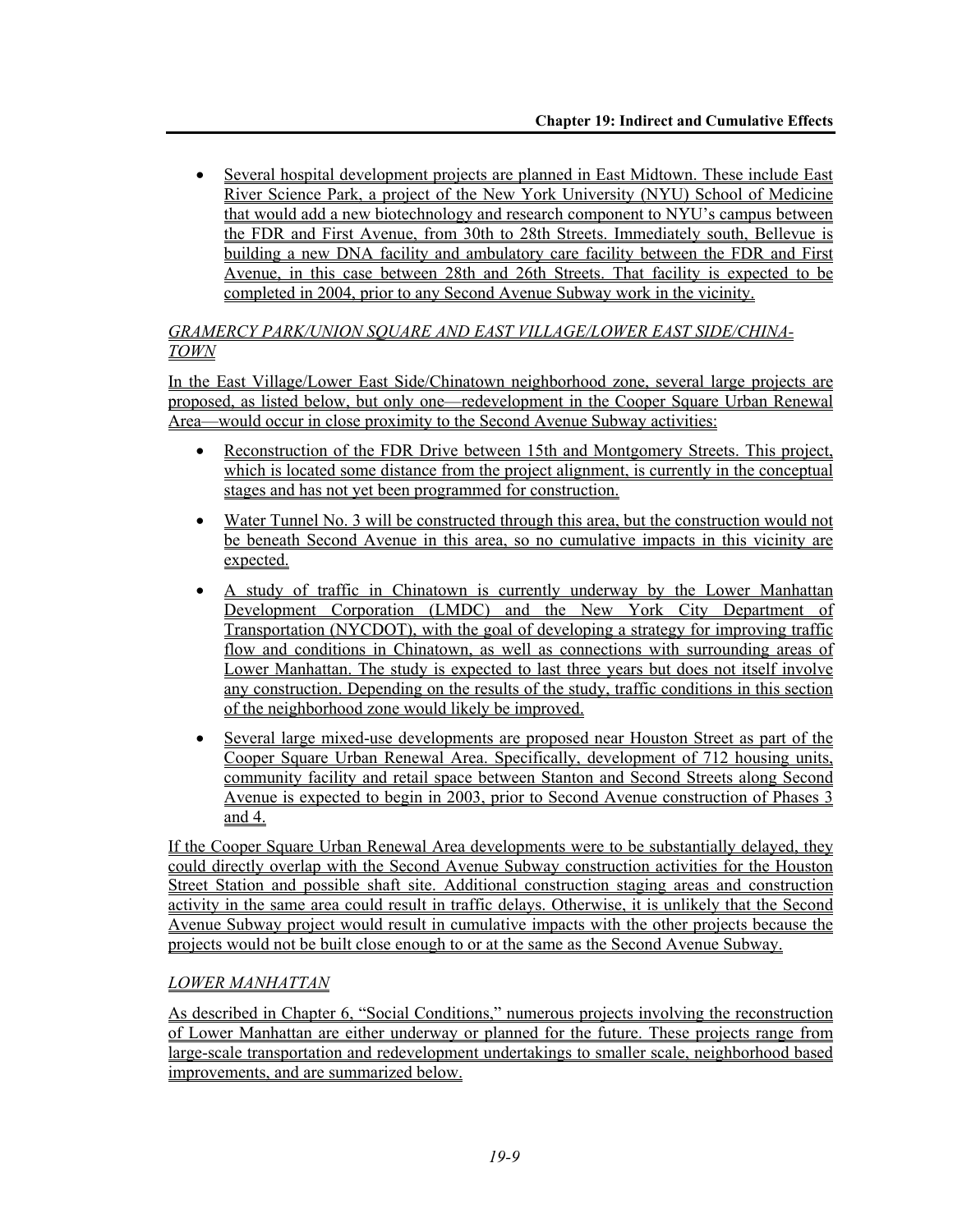- Reconstruction of West Street/Route 9A along the west side of Manhattan between Albany and Chambers Streets is expected to be completed by 2008. Because this project is located on the western edge of Manhattan, construction activities would not directly interact with Second Avenue Subway activities; however, traffic diversions and increased trucking could have spillover effects east of West Street if the Route 9A project were to be delayed to overlap with subway construction in Lower Manhattan.
- Construction of a new PATH terminal station beneath the World Trade Center site. Construction is expected to occur between 2005 and 2006; therefore, this project would probably be completed before subway activities in the vicinity.
- Eventual construction of a  $\bullet$  station beneath the World Trade Center site; a construction date has not yet been established.
- Construction of a new terminal for the  $\bullet$  line at South Ferry. This project is expected to be completed by 2007, before any Second Avenue Subway activities in Lower Manhattan.
- Construction of the Fulton Transit Center on the east side of Broadway in the vicinity of Fulton Street. Construction is expected to occur between 2005 and 2007—before subway construction for the new Second Avenue Line.
- Reconstruction of the World Trade Center site; construction of a memorial dedicated to the events of September 11, 2001. Construction is expected to be completed in two phases, with construction of the memorial, open spaces, Freedom Tower, and the bases of Towers 2, 3 and 4 completed by 2009 (prior to Second Avenue Subway construction in this area). The remainder of the buildings' bulk is planned to be complete by 2015, and some of these activities could overlap with Second Avenue Subway construction activities.
- Rehabilitation of 13 City parks, as described in the New York City Department of Parks and Recreation's, "Open Space Vision for Lower Manhattan" and summarized, as relevant, in Chapter 7, "Public Open Space." Renovations within the parks are expected to be completed by 2005; if so, they would be complete prior to any subway activities related to Phase 4.
- Ongoing development in Battery Park City. Planned development projects are expected to be completed by 2006—before breaking ground on Phase 4.
- Other residential development projects throughout Lower Manhattan, spurred by a number of financial incentives.
- A plan is underway to rezone Water Street. As part of this effort, Water Street would become a boulevard with wider sidewalks, trees, and other amenities. Construction is expected to start in 2004.

As described above, unless these projects were to be substantially delayed, it is likely that most of these projects would be completed prior to the initiation of Phase 4 construction activities for the Second Avenue Subway. However, the analyses provided below conservatively consider the cumulative impacts that would result if the subway were to be built concurrently with these projects.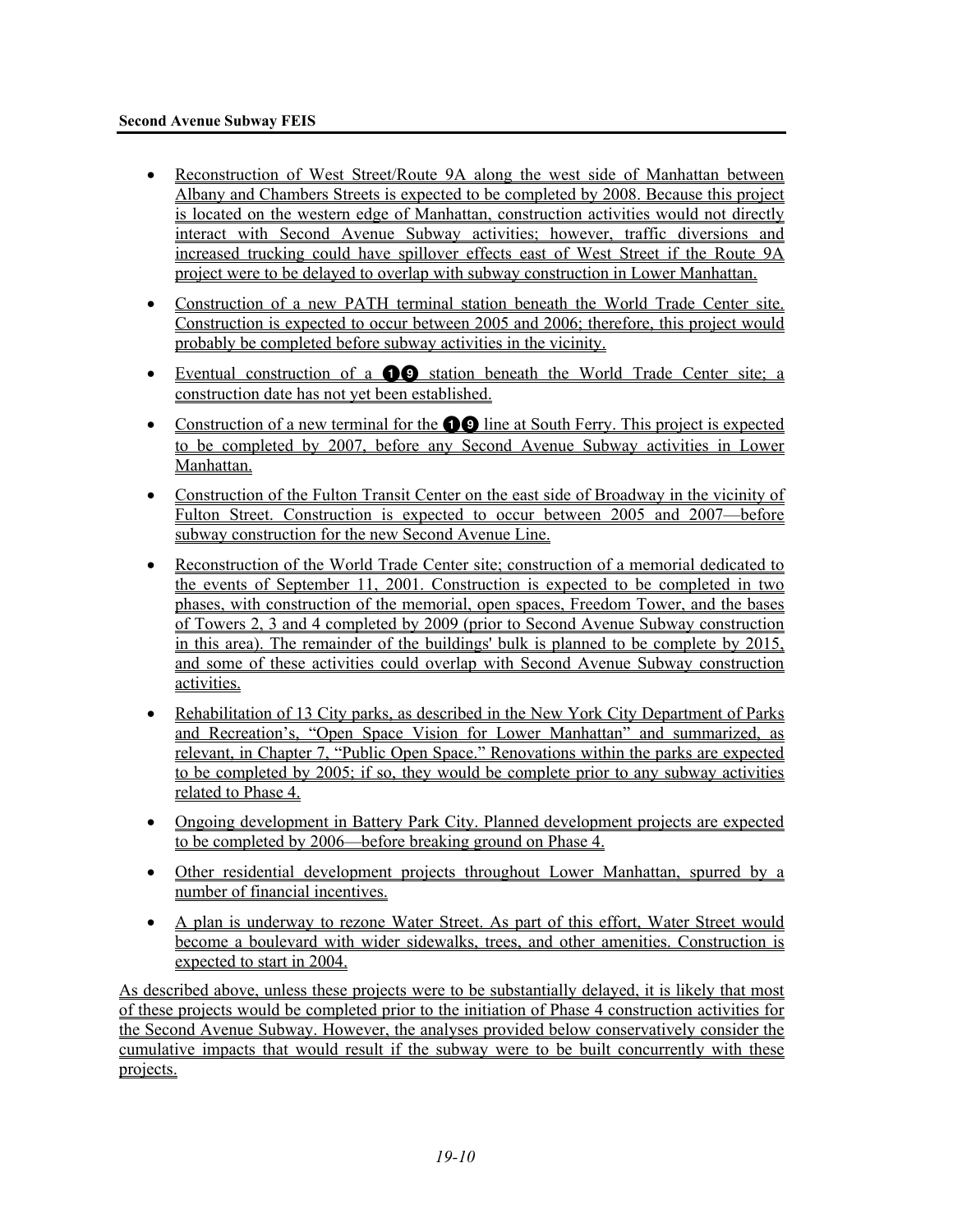Aside from the projects noted above, plans are being discussed for several additional projects that would affect Lower Manhattan if they were to materialize. One such plan is to provide direct access between JFK Airport and Lower Manhattan via Jamaica Station and the Air Train. Potential residential and other development as set forth in the Mayor's Vision for Lower Manhattan and summarized in Chapter 6 has also been proposed. Finally, in the planning process for Lower Manhattan, it is possible that other projects may wish to consider barging some of their materials or equipment in and out of the area, although no such proposals have been formalized at this time.

# **POTENTIAL CUMULATIVE EFFECTS**

The construction phase of the Second Avenue Subway is expected to last for approximately 16 years. During that period, the various construction activities would affect land use, economic conditions, visual and neighborhood character, historic resources, transportation, air quality, and noise, as described throughout this FEIS. Temporary cumulative effects could occur if other projects in the vicinity of the Second Avenue Subway alignment were constructed at the same time or in close proximity to subway construction. As described below, for each subarea in the project's study area, these cumulative effects would increase the intensity and duration of certain construction-related impacts.

As described throughout the FEIS, NYCT has developed an extensive coordination program involving the state and city to coordinate activities and minimize or avoid potential cumulative impacts from subway construction and other construction projects where practicable. For example, as described previously in Chapter 2, NYCT has eliminated the 129th Street barge site from further consideration because its use would have interfered with the NYCDOT's planned reconstruction of the Willis and Third Avenue Bridges. Similarly, discussions with NYCDOT, the NYSDOT, and MTA Bridges and Tunnels have also begun to identify a better understanding of the various projects' needs and schedules, and to minimize potential for overlapping impacts and activities. As the Second Avenue Subway progresses, NYCT will also work through the proposed Interagency Traffic Task Force described in Chapter 5D to monitor traffic in areas where cumulative impacts could occur and to develop mitigation measures where practicable.

With respect to other projects sponsored by the MTA, the MTA will continue working through its Long-Range Planning Framework described in Appendix A, "Planning Context," to create a unified program of improvements for its subway and commuter rail system. The MTA Long-Range Planning Framework Group includes key staff from the MTA and its subsidiaries, LIRR, Metro-North, and NYCT, and additional input from the New York Metropolitan Transportation Council (NYMTC), the Port Authority of New York and New Jersey (PANY/NJ), and the New York City Department of City Planning, as appropriate. Aside from ensuring that the various plans remain compatible, the Long-Range Planning Framework Group will also continue coordinating construction schedules and key activities, with an eye towards sharing resources and avoiding conflict where possible. For example, NYCT will work with LIRR to coordinate construction scheduling in the 63rd Street vicinity and in Lower Manhattan if necessary in order to minimize conflicts and overlapping activities in the same locations.

Some of the New York City Department of Environmental Protection's (NYCDEP) activities related to Water Tunnel Number 3 within the East Midtown area could be complete before construction commences on Phase 3. However, in the event that construction schedules for the Subway and Water Tunnel Number 3 were to coincide, particularly during the period of surfacelevel excavation for portions of Phase 3, NYCT and the New York City Department of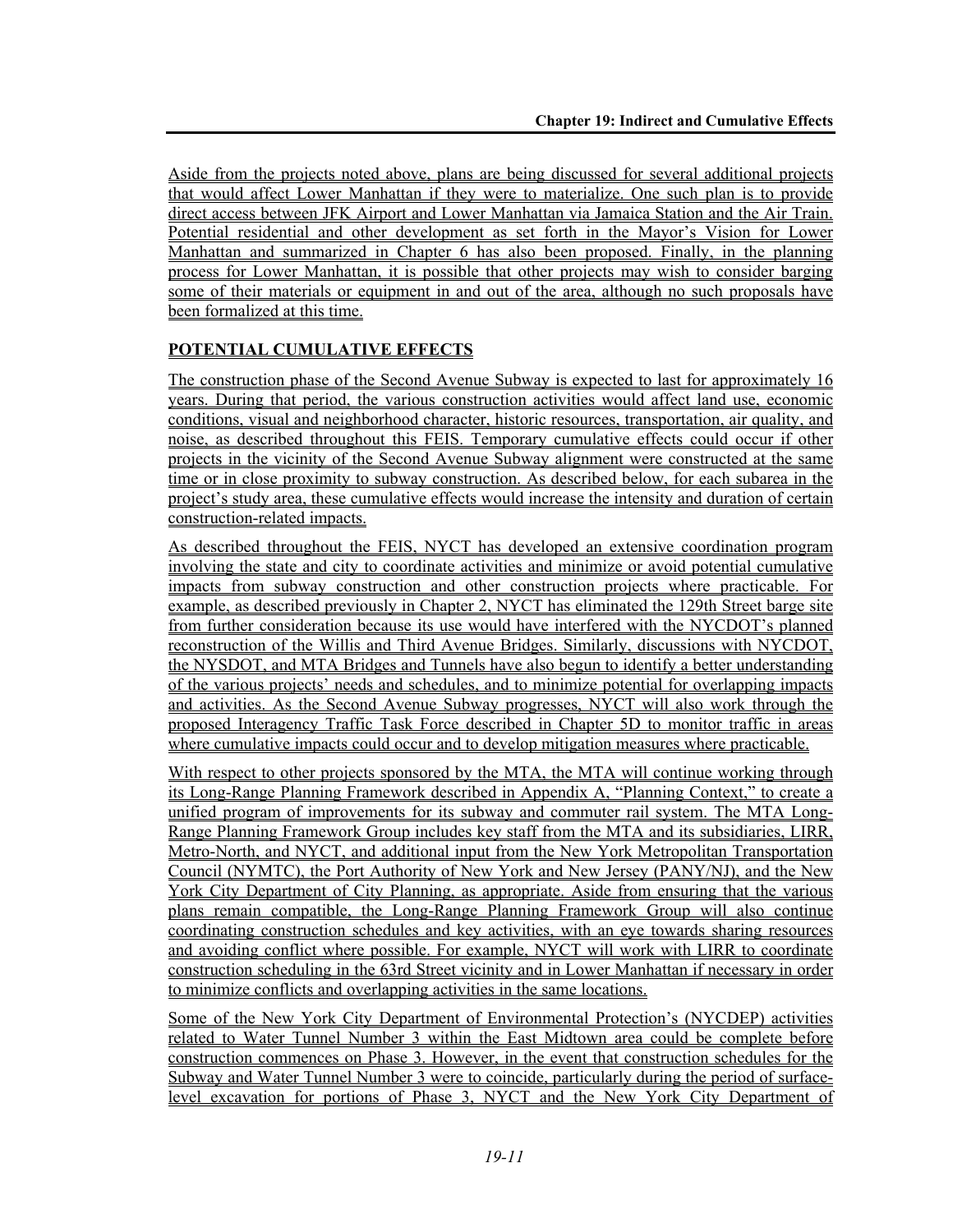Environmental Protection (NYCDEP) would coordinate the closure of streets and sidewalks to minimize detours; the movement of equipment into and out of their respective sites to reduce conflicts; and the daily construction activities at each site. Such coordination should help avoid detrimental effects from both projects both on one another and the surrounding community. To that end, NYCT and NYCDEP have initiated discussions to coordinate the development of these projects, including the possible sharing of construction staging space at St. Vartan Park. In this way, the projects could minimize the number of properties that could be affected temporarily during the construction periods.

To the extent that parklands within a given area could be affected by multiple projects simultaneously, NYCT will coordinate with both the New York City Department of Parks and Recreation (NYCDPR) and the other public or private initiatives to develop satisfactory mitigation measures. In some instances—particularly in East Midtown where St. Vartan Park and Robert Moses Park could be affected by different projects concurrently—plans for temporary replacement park spaces would be identified and coordinated prior to any construction in the area.

To the greatest degree possible, NYCT would coordinate with public and private contractors to reduce the cumulative impacts of simultaneous construction; however, in some cases it may be impossible to avoid these impacts as developers and agencies strive to complete their projects in a timely and cost-effective manner. In those cases, significant adverse impacts from cumulative impacts could result, as detailed below. Please note that for each subarea, the text focuses only on those subjects where cumulative impacts could occur.

# *EAST HARLEM*

As described in Chapter 2, "Project Alternatives," several different train storage options are under consideration. One of these options would involve building underground storage tracks in East Harlem north of 125th Street, necessitating cut-and-cover excavation and a possible construction staging area at 128th Street during Phase 2. Other projects nearby that could be in construction at the same time include NYCDOT's work on the Third Avenue and Willis Avenue Bridges, the rehabilitation of the Triborough Bridge, and the reconstruction of the 127th Street Viaduct. As described above, it is anticipated that the two large-scale retail developments between Second and Third Avenues north of 125th Street would be completed by 2005, prior to any project construction in the area.

South of 125th Street, project activities include construction of the subway tunnel, stations at 125th, 116th, and 106th Streets, and related ancillary facilities. The only known construction activity in this area would be reconstruction work on the FDR Drive to create an extended auxiliary lane between 125th and 116th Streets.

Most of the larger activities expected to take place in East Harlem would occur at the river's edge, separated from Second Avenue Subway construction by the FDR Drive, a busy highway. Therefore, although these bridge and highway construction projects are large-scale activities, the potential for cumulative impacts would be reduced, because the activities would not occur in close proximity. Nevertheless, it is likely that some Second Avenue Subway construction vehicles would travel over the bridges and highways undergoing construction, adding traffic and potential delays to the street and highway network, as described below.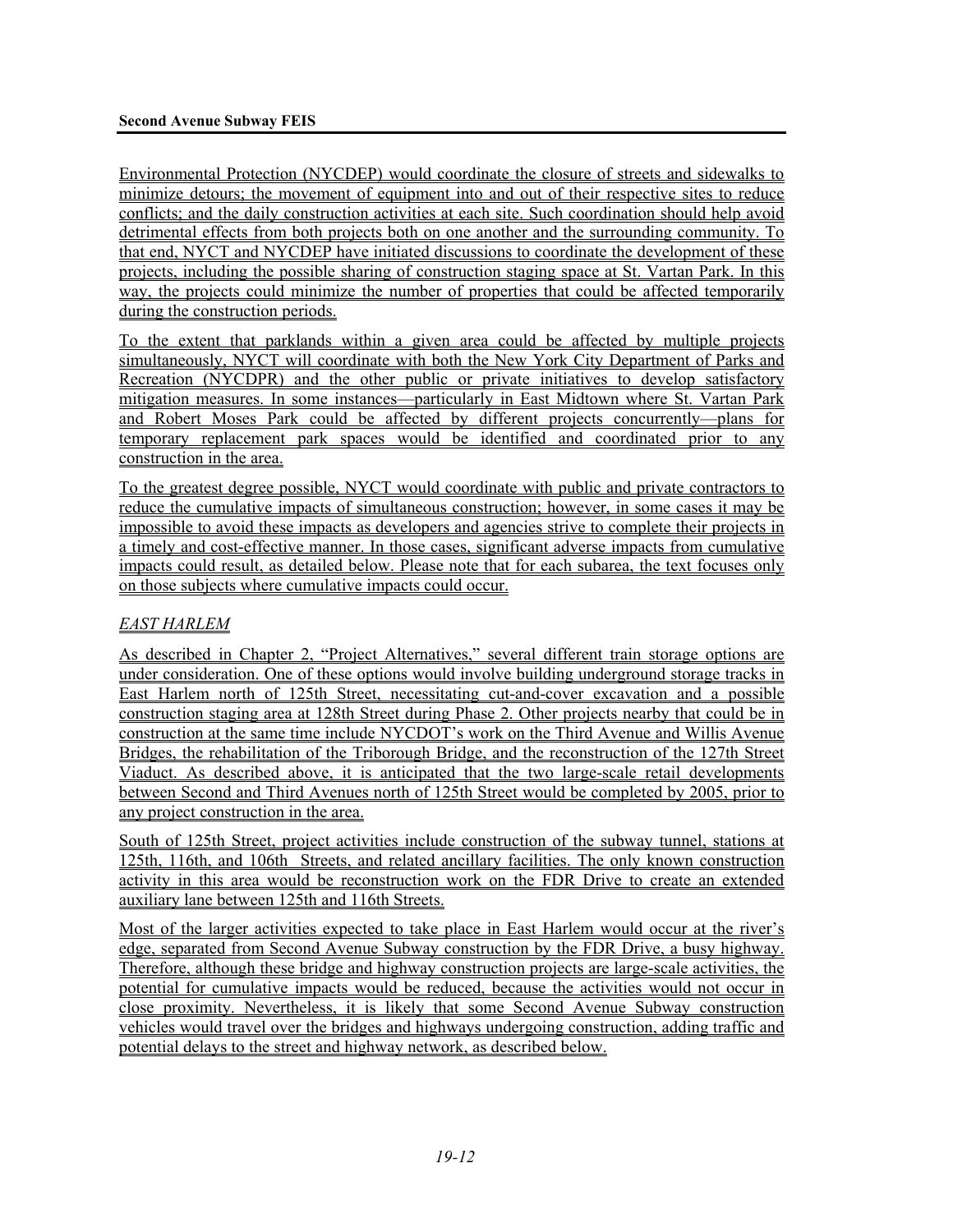# *Transportation, Air Quality, and Noise*

Based on information currently available, it is possible that detours associated with the bridge and highway reconstruction projects would overlap with traffic diversions resulting from the construction of the Second Avenue Subway, particularly during Phases 1 and 2. The cumulative impacts may increase congestion on certain streets in East Harlem and further restrict access to certain businesses in the area. Construction of the Second Avenue Subway at the same time as the NYSDOT projects would exacerbate temporary traffic and noise impacts at certain intersections—particularly at exit and entry ramps to the FDR Drive. Traffic delays would result from lane closures associated with these construction projects. All of the projects would add construction vehicle trips to the area, with deleterious effects on the level of service (LOS). Dust would also increase if all of these projects were to occur simultaneously. The construction work on the Triborough Bridge could result in some delays on the bridge while construction is under way, which could in turn affect traffic near 125th Street and Second Avenue. As detailed in Chapter 5D, NYCT will work with the Interagency Traffic Task Force to mitigate vehicular, surface transit, and pedestrian traffic in the East Harlem area prior to and throughout the project's duration.

# *Social and Economic Conditions and Neighborhood Character*

As described in Chapter 6, East Harlem is currently undergoing commercial and residential development. The surface construction associated with building the subway—particularly in conjunction with some of the other projects proposed for the area—could dissuade some developers from initiating projects in the area, potentially slowing some projected commercial redevelopment. Although the end product of construction—a full-length Second Avenue Subway—would strengthen the area's attractiveness for business, some retailers may experience some temporary declines in business activity during the construction period. On the other hand, some businesses would also benefit from construction workers patronizing their establishments—particularly with construction of multiple projects in the same neighborhood.

Traffic detours resulting from these projects could also reduce the number of parking spaces, and limit access to certain businesses. If construction of other transportation projects were to lengthen the construction periods, future development projects could be further delayed, resulting in adverse social and economic impacts. However, upon completion of the projects, the improved transportation systems would likely induce development in the area.

The intensification and extension of construction activity in East Harlem resulting from consecutive and concurrent projects would create adverse neighborhood character impacts. Traffic, air quality, and noise impacts would be increased and would occur for longer periods of time, as would the visual impacts stemming from construction activity. Commercial and residential development could be stalled, leaving vacant sites unoccupied for extended periods. To the degree practicable, NYCT will coordinate with various involved agencies and private contractors to minimize the extent of such disruptions.

## *Parks and Open Space*

The Second Avenue Subway project would result in direct use of the western portion of Playground 96 in East Harlem. The increased noise, dust, and visual disturbances associated with construction activities could result in indirect impacts on some parks, particularly the eastern portion of Playground 96. These could be aggravated by construction from other nearby projects. NYCT will work with NYCDPR to schedule activities to minimize such disruptions where practicable.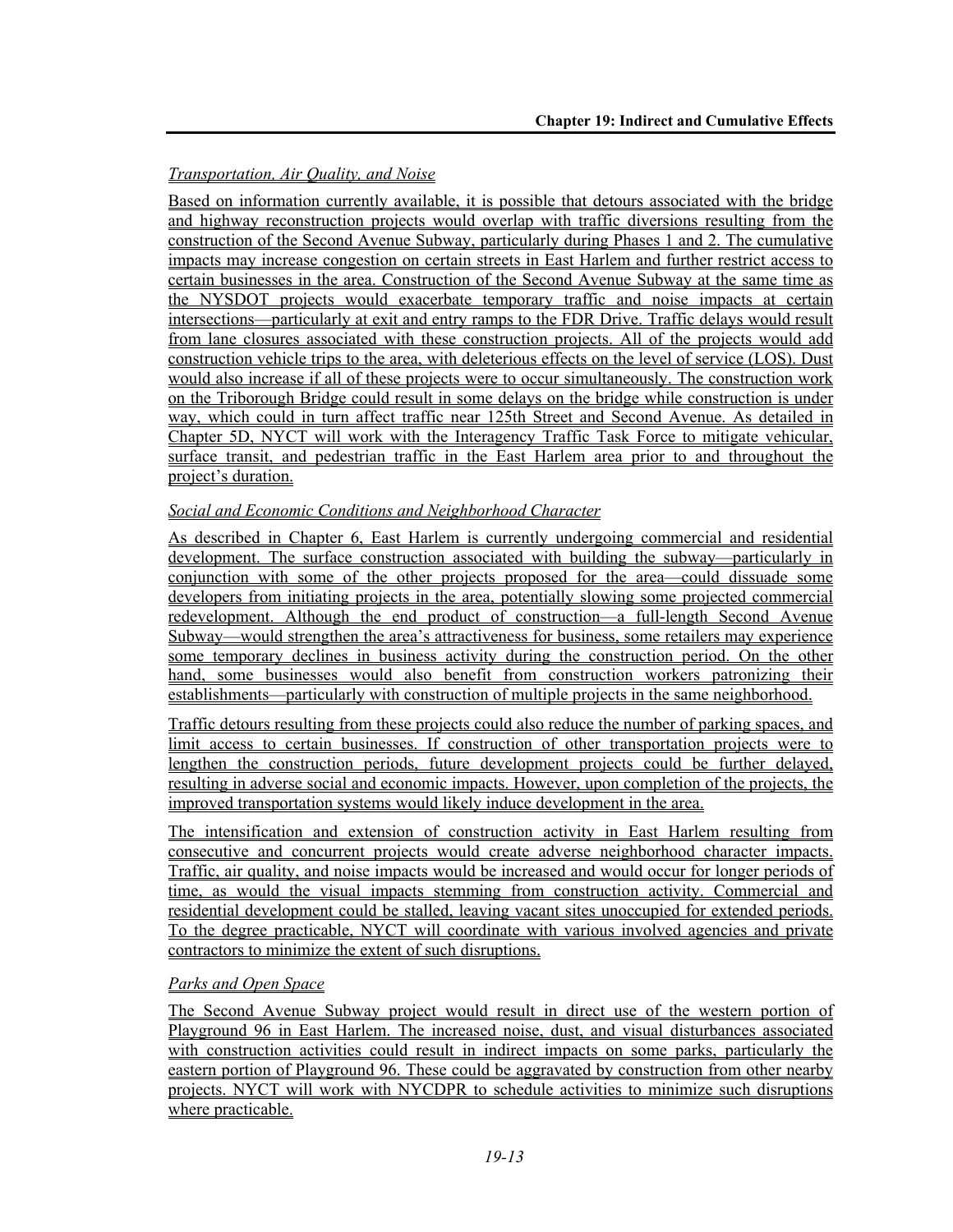## *UPPER EAST SIDE*

As described in Chapter 3, Phase 1 of the subway's construction would affect the area between 105th Street and 62nd Street. Subway activities in the Upper East Side could include tunnel spoils removal activities between 99th and 98th Streets and from the tunnel connecting the TBM launch site between 93rd and 91st Streets with 62nd Street; construction of the 96th, 86th, and 72nd Street Stations, and associated ancillary facilities; and spoils removal from the construction of the curve at 63rd Street to allow for a tunnel connection to the 63rd Street/Broadway Line. Overall, it is expected to take approximately 7 years to build this phase, with construction starting in late 2004.

Other nearby projects that would be in construction at the same time as Phase 1 include the reconstruction of the FDR Drive between 63rd and 58th Streets, construction associated with the LIRR East Side Access project near 63rd Street and Second Avenue, expansion of the Memorial Sloan Kettering Cancer Center between both First and York Avenues and East 69th and 66th Streets, and activities related to NYCDEP's Third Water Tunnel on Second Avenue at 54th Street.

#### *Transportation, Air Quality, and Noise*

Reconstruction of the FDR Drive between 63rd and 58th Streets and expansion of Memorial Sloan Kettering Cancer Center are expected to overlap with the beginning stage of Second Avenue Subway construction in the Upper East Side. However, these projects do not abut the Second Avenue Subway corridor. In addition, the FDR project would primarily occur south of Phase 1's boundaries. Moreover, most of the above-ground subway construction in this vicinity would occur after 2007, when these two projects are already complete. Thus, considerable potential for cumulative noise and air impacts would be avoided. However, traffic impacts associated with additional construction vehicles on the road network would still occur, exacerbating any detours and congestion created by the other two projects. The cumulative effect may result in additional congestion and noise on certain streets on the Upper East Side, along with a reduction in parking. Similarly, if the 66th Street shaft site were operational at the same time as the FDR or MSKCC projects, or if the 72nd or 55th Street Stations were to begin construction earlier than currently projected, then this simultaneous construction would exacerbate traffic, air quality, and noise impacts. NYCT will work with the Interagency Traffic Task Force to mitigate vehicular, surface transit, and pedestrian traffic on the Upper East Side prior to and throughout the project's duration.

During the FDR reconstruction, the construction of a temporary roadway to maintain lanes and traffic flow on this highway would mitigate the impacts on nearby roadways, such as Second Avenue. NYCT and its contractors would work with NYSDOT and Memorial-Sloan Kettering Cancer Center to coordinate deliveries and other activities to the degree practicable.

With respect to the LIRR East Side Access Project, the two projects would coordinate to avoid conflicts and overlapping construction activities in the same locations and to take advantage of track outages. As a result of the rehabilitation of the lower level of the 63rd Street Tunnel for the East Side Access project, some access might be required to the active subway tracks (the **F** train) on the upper level of the tunnel. This would occur during nights and weekends. With the construction of the Second Avenue Subway, suspension of  $\bullet$  train service would also be necessary on limited nights and weekends, particularly during the excavation of the connection to the bellmouths at 63rd Street. Thus, riders of this line would experience more disruptions if the projects are not well coordinated to take advantage of track outages.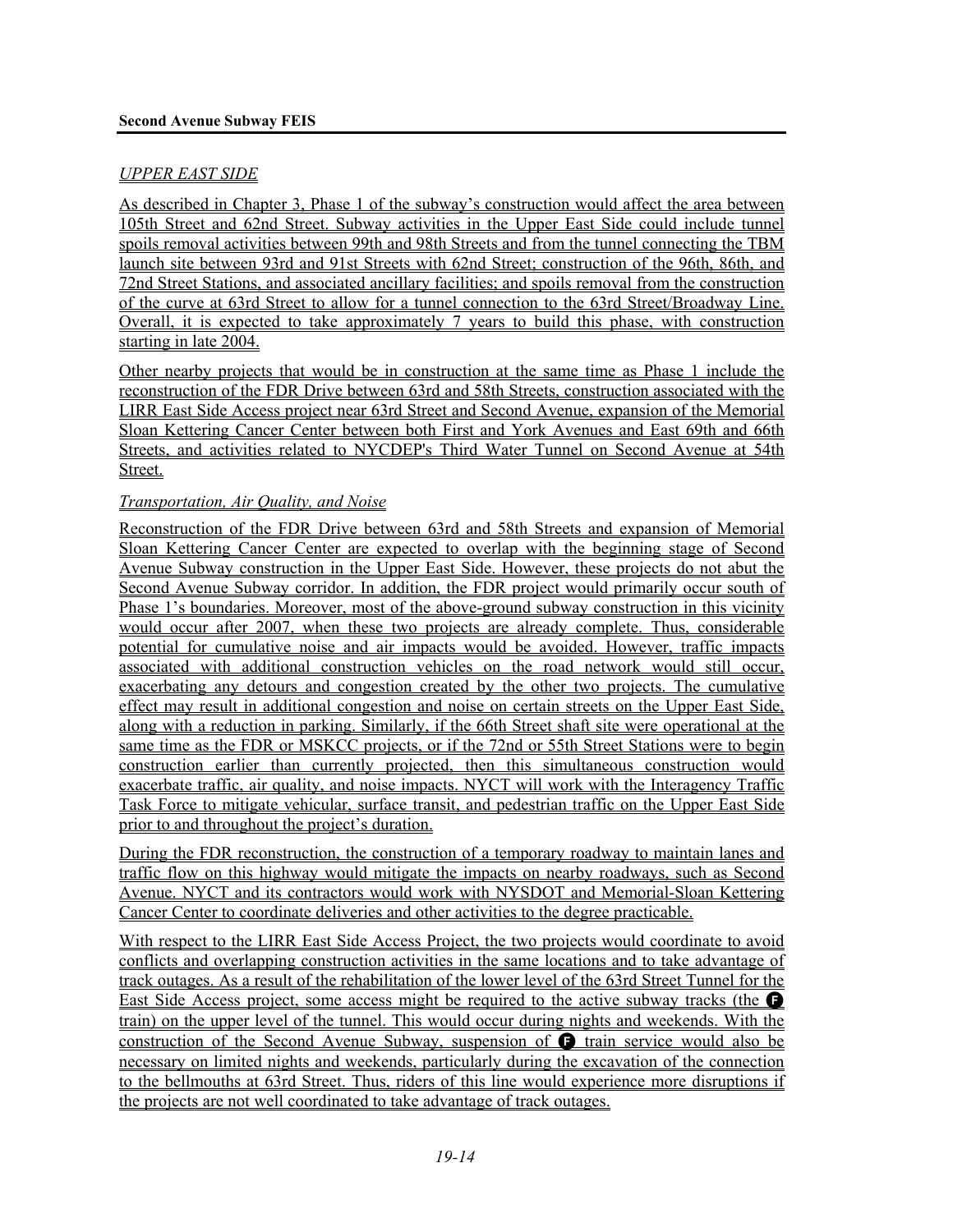# *Social and Economic Conditions and Neighborhood Character*

Since most of the Second Avenue Subway's construction would occur below ground in the areas where other major Upper East Side construction projects are expected to take place, there would be few cumulative social and economic impacts, since such impacts stem from physical, visual, and audible disturbances to a surrounding area. No major construction projects are planned in the vicinity of the East 90s, where the Second Avenue Subway's surface construction activities on the Upper East Side would be most concentrated during the early stages of the project. However, if the Upper East Side construction projects were to occur simultaneously with construction of above-ground Second Avenue Subway activities, then cumulative social, economic, and neighborhood character impacts could occur. In particular, construction of the LIRR East Side Access vent facility at 63rd Street could overlap with spoils removal activities at 66th Street, increasing construction activity in the area and resulting in cumulative social, economic, and neighborhood character impacts in the vicinity. Some retail establishments would benefit from the patronage of the projects' construction workers.

# *EAST MIDTOWN*

In the East Midtown neighborhood zone, Second Avenue Subway construction would entail building a staging area and access shaft site for the project's tunnel boring activities at the western portion of St. Vartan Park, at Second Avenue and 35th Street. This activity would begin during Phase 3 and would continue for up to 8 years. Additionally, construction of the 55th, 42nd, and 34th Street Stations and ancillary facilities would also occur in this area in Phase 3, as would the 63rd Street tunnel connection to Queens for non-passenger services.

During the East Midtown construction period for the subway, several other large projects are also expected to be in construction; these include reconstruction of the FDR Drive between 42nd and 23rd Streets, Water Tunnel Number 3 with shaft sites at 54th and 34th Streets, the last phase of a high-rise commercial and residential development planned on four parcels currently owned by Consolidated Edison along First Avenue between 41st and 35th Streets, construction of a new United Nations Building at 42nd Street west of the FDR Drive, and the East River Science Park on the New York University School of Medicine campus. The new DNA facility and ambulatory care center on the Bellevue Hospital Campus is expected to be complete before Phase 3 begins, but this assessment conservatively considers the potential for cumulative impacts if this project were to be delayed to coincide with subway activities.

As part of the Water Tunnel shaft site and distribution chamber construction, NYCDEP plans to close the sidewalk adjacent to St. Vartan Park, and possibly one or more lanes on both Second Avenue and East 35th Street, for portions of up to three years. It is possible that these activities will be complete prior to subway construction in the 30s; however, NYCT is working with NYCDEP to coordinate construction staging plans, designs, schedules, and traffic plans to minimize the potential for cumulative impacts in the event that both projects happen simultaneously. Coordination efforts include examining alternative construction staging layouts. Another possibility is that portions of construction staging activities might be relocated for some or all of any common construction period, if necessary, either to 35th Street between Second Avenue and the Queens-Midtown Tunnel service road, or to portions of St. Vartan Park where other Second Avenue Subway construction activities would occur. Other cumulative construction-period impacts could occur with the construction of another NYCDEP Water Tunnel distribution chamber near the Second Avenue Subway's planned 55th Street Station—in this case, at 54th Street and Second Avenue. At this location, NYCDEP would require closure of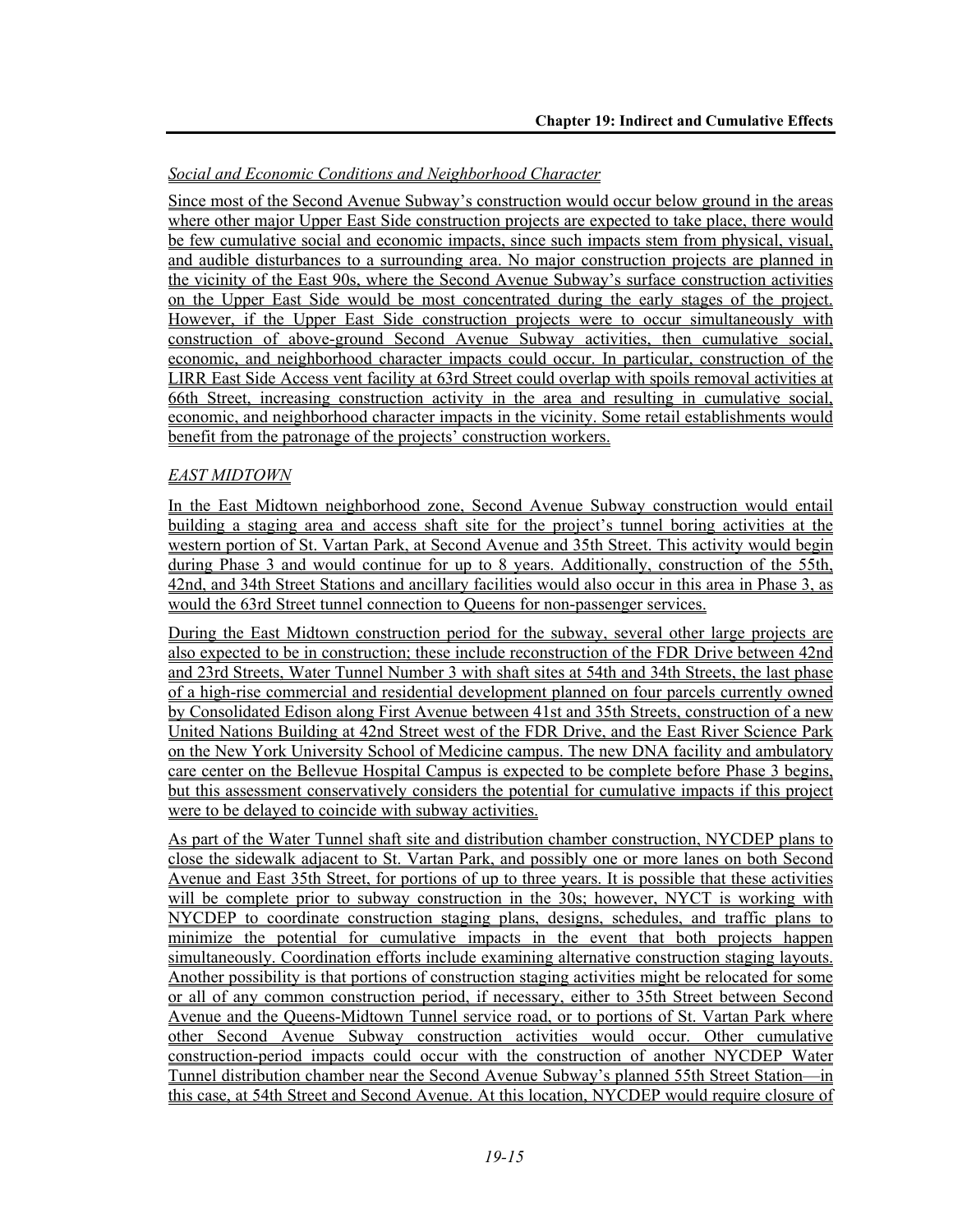a portion of 54th Street for portions of up to three years. Similar coordination efforts would be pursued at this location.

## *Transportation, Air Quality, and Noise*

Construction activities associated with the reconstruction of the FDR Drive between 23rd and 42nd Streets, Water Tunnel Number 3, development of the final phase of Consolidated Edison's First Avenue properties, and the expansion of the United Nations could all occur simultaneously with construction of the Second Avenue Subway. Collectively, these projects would result in intense construction activity in the area between 42nd and 34th Streets, adding to the temporary disruption of traffic around the subway alignment's construction area resulting from construction-related trips.

All of these projects would add construction vehicles to the street network, resulting in a reduction of roadway capacity on avenues and some adjacent cross-streets, which could lead to diversion of some traffic and traffic increases on three parallel thoroughfares: Second Avenue, First Avenue and the FDR Drive. Lane closures could also occur on First and Second Avenues. Although no lane closures are anticipated on 42nd Street from construction of the United Nations building at East 42nd Street, the street could be affected by cumulative construction, further exacerbating traffic and access problems as vehicles travel crosstown to access alternate north-southbound routes. Construction on any Con Edison parcels still underway during the subway's construction period and at the United Nations Development Corporation site could result in the closure of one or more nearby curb lanes to facilitate construction and delivery vehicle activity. Should construction activity from any of the projects overlap along streets with crosstown buses, there could be some diversion of traffic including diversion of some bus routes. On-street parking could also be reduced throughout this area. As in other locations, NYCT will work with the Interagency Traffic Task Force to coordinate projects with the potential to affect vehicular, surface transit, and pedestrian traffic.

As described in Chapter 5B, many vehicles on Second Avenue are expected to be rerouted to parallel Avenues or to the FDR Drive during the project's construction period. However, the construction activities that would be occurring on the other Avenues and the FDR Drive would hamper the ability of these thoroughfares to alleviate the decreased capacity that will occur on Second Avenue. As part of the FDR reconstruction, a temporary viaduct will be constructed to maintain three lanes on that highway, so that traffic from this roadway would not divert to local streets. It is expected that roadway capacity on the FDR would be retained to minimize potential detours. Nevertheless, it is likely that congestion during certain periods of the day would result in vehicle diversions to local streets, thereby increasing congestion near the alignment of the Second Avenue Subway.

The Water Tunnel Number 3 shaft at 35th Street could be under construction in the roadway and sidewalk in the same vicinity and the same time as the Second Avenue shaft site at St. Vartan Park, or could share space within the construction laydown site to minimize some cumulative impacts to the surrounding neighborhood. Nevertheless, simultaneous construction activities would still exacerbate traffic and noise impacts by increasing the construction activity and vehicles in the area and potentially the extent of roadway closure. MTA NYCT and NYCDEP have begun discussions on how both agencies could schedule construction in a way that would minimize cumulative impacts on the community.

Local fugitive dust concentrations in the vicinity to overlapping construction activities, particularly during the most intensive construction phases such as tunnel excavation, would also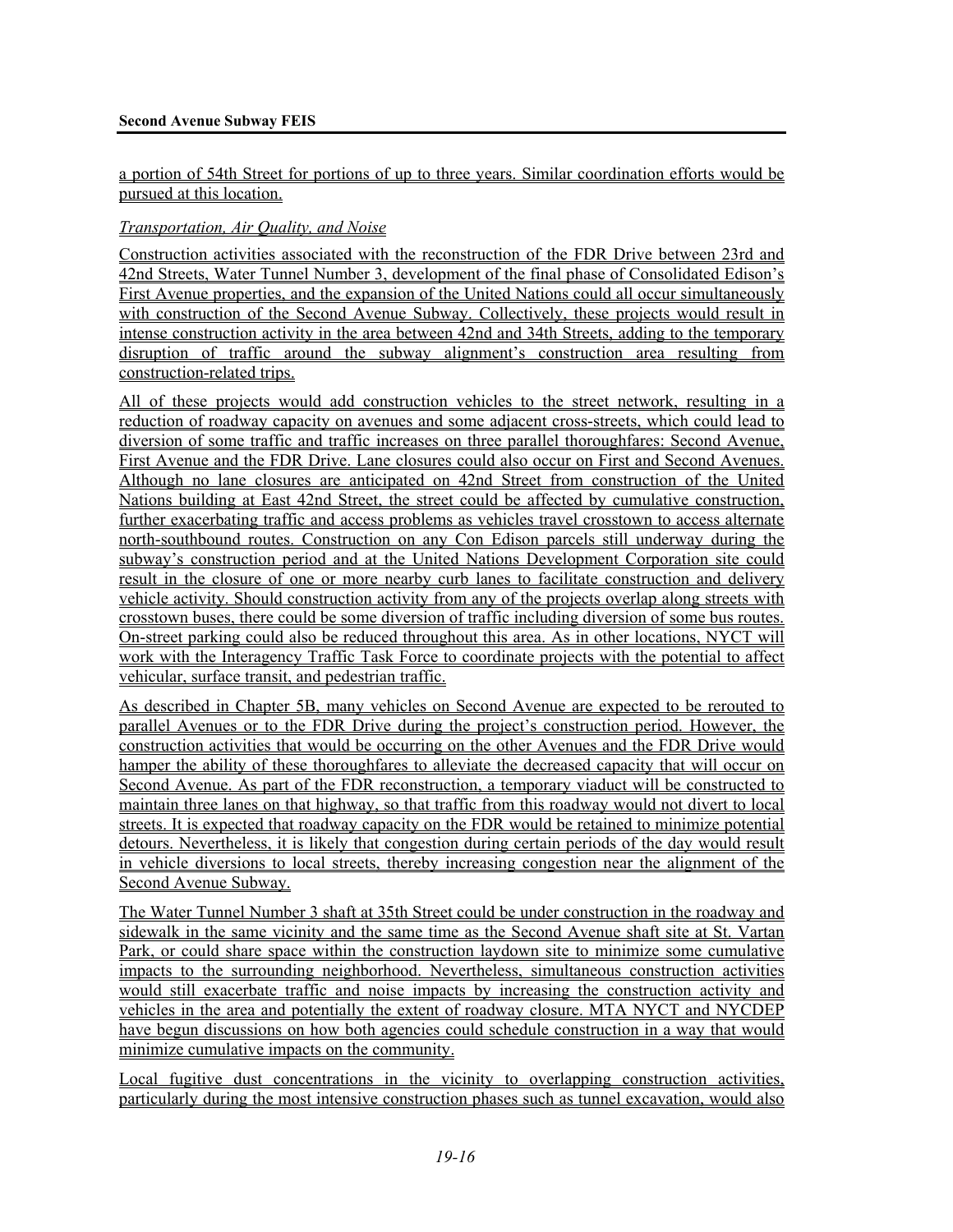increase. The extent of particulate concentrations resulting from overlapping construction activities would be relatively short in duration and would not have any permanent impact. As a result, no significant air quality impacts from fugitive dust emissions are anticipated, and excavation and other construction activities would be conducted with the care mandated by the site's proximity to active uses.

Surface impacts related to the  $\bullet$  train's extension would generally be limited to portions of West Midtown. However, there may be periods of concurrent construction activities that would impact crosstown traffic on 42nd and 34th Streets, further affecting traffic conditions in the area.

## *Social and Economic Conditions and Neighborhood Character*

Simultaneous construction of development projects in East Midtown, if any, would result in temporary effects to social and economic conditions and neighborhood character during the construction period. These would be caused by a combination of factors, including disruption of access; increased traffic, noise, and dust; visual impacts stemming from the introduction of construction equipment and activities; loss of parkland (discussed below); and other factors as described in Chapter 6. Such impacts would be particularly pronounced in the area between 42nd and 34th Streets, where multiple construction projects in a confined geographic area could occur simultaneously. However, in that vicinity, certain retail establishments would likely benefit from the patronage of the many construction workers.

Depending on the extent and locations of these disruptions, it is possible that development of some new buildings in this area could be slowed until the Second Avenue Subway is completed, thus delaying or perhaps altering a development trend. However, it is not expected that either the United Nations or Con Edison projects would experience such delays.

# *Parks and Open Space*

Significant adverse cumulative open space impacts would occur from the construction projects that are expected to occur in the East Midtown area simultaneously. As described in Chapter 3, project construction in the western portion of St. Vartan Park would result in closures to that portion of the park for up to 8 years. The construction of the United Nations building on a portion of Robert Moses Playground would also occur during a portion of this period. Thus, two neighborhood parks providing active recreational facilities would be closed to public use during the same time period. In addition, the potential use of St. Vartan Park by NYCDEP for its water tunnel shaft site could potentially extend use of this park to a larger area, resulting in further reductions to the open space. As described in Chapter 7, "Public Open Space," NYCT will provide a temporary replacement park for the active recreational facilities that the Second Avenue Subway would displace at St. Vartan Park prior to beginning subway construction. It is also expected that the city will require replacement park space for the United Nations project. Therefore, any potential for cumulative impacts on open space caused by the Second Avenue Subway project would be fully mitigated.

# *GRAMERCY PARK/UNION SQUARE*

The Second Avenue Subway's construction activities in the Gramercy Park/Union Square would include construction of the 23rd and 14th Street Stations and ancillary facilities during Phase 3. While not yet scheduled for construction, reconstruction of the FDR Drive between 15th and Montgomery Streets could potentially be underway at the same time. Given the considerable distance between the FDR and the project alignment in this area, it is unlikely that cumulative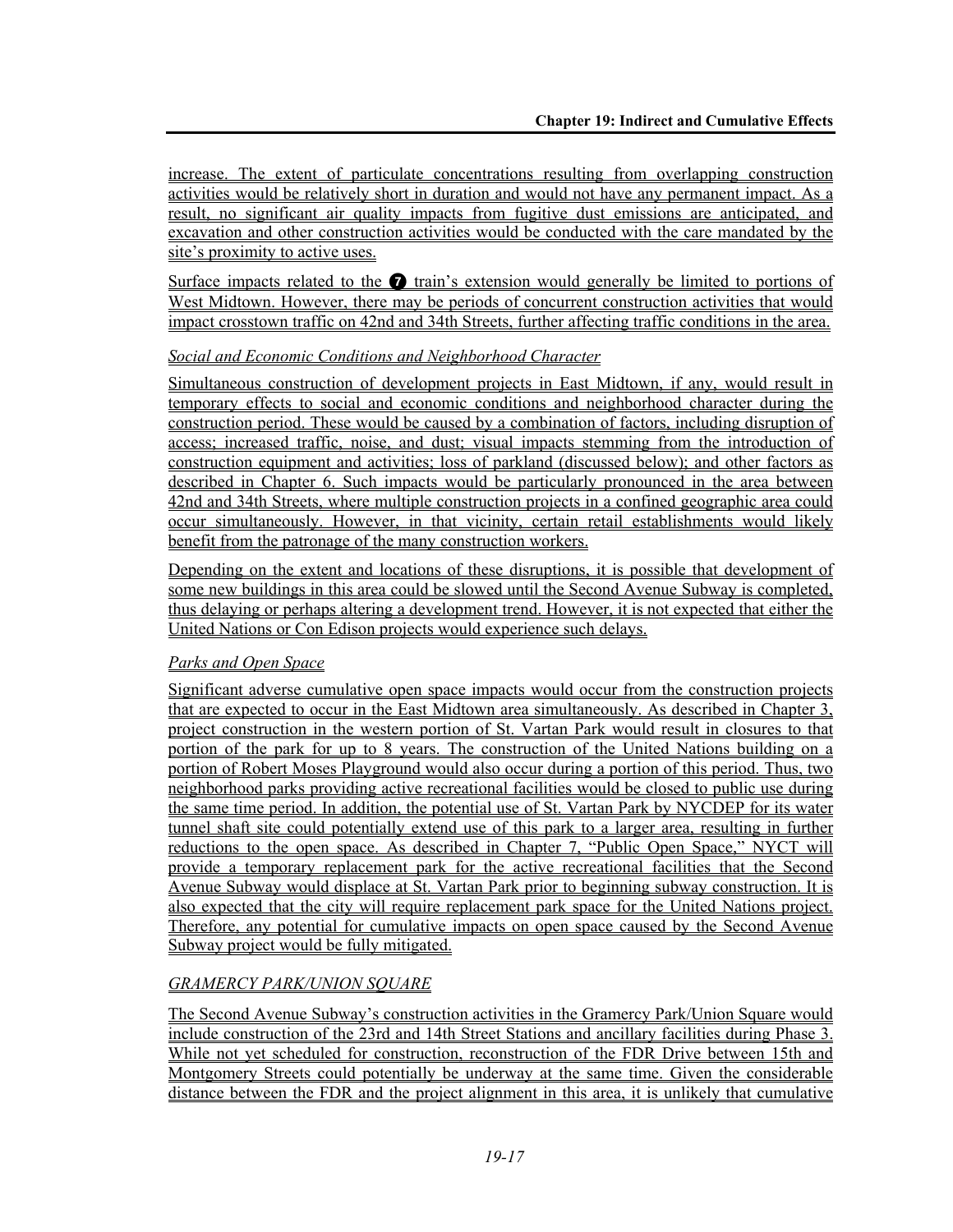#### impacts aside from those related to traffic would result from Second Avenue Subway construction.

## *Transportation, Air Quality and Noise*

With respect to traffic, trucks servicing the Second Avenue Subway project are expected to use local streets to access the Queens-Midtown Tunnel. However, depending on the plans developed for the FDR, it is possible that during FDR reconstruction, some increases in traffic could occur on 23rd and 14th Streets and on Second and First Avenues. If these increases were to occur during station construction, cumulative traffic impacts would be created, and increases to noise and dust would also occur. NYCT will work with the Interagency Traffic Task Force to coordinate its efforts with NYSDOT and NYCDOT and other agencies during the construction process.

#### *Social and Economic Conditions and Neighborhood Character*

Although some businesses would benefit from the patronage of construction workers, any intensification of construction in the area from overlapping construction activities and traffic diversions would also have adverse social, economic, and neighborhood character impacts during the construction period. These would be concentrated near the 23rd and 14th Street Stations.

## *EAST VILLAGE/LOWER EAST SIDE/CHINATOWN*

In the East Village/Lower East Side/Chinatown neighborhood zone, Second Avenue Subway construction could include tunnel spoils removal and staging activities at Houston Street, as well as construction of the Houston Street Station and ancillary facilities in Phase 3, and of the Grand Street and Chatham Square Stations and ancillary facilities in Phase 4. These activities could occur in the same vicinity as the Cooper Square development projects noted above. However, as described previously, there is minimal potential for cumulative construction impacts within this neighborhood zone as a result of subway construction activities. First, Water Tunnel Number 3's construction would not be located near the subway alignment. Second, as described in Chapter 3, construction in the area is likely to occur after the development projects are completed. Thus, conflicts with the Cooper Square Urban Renewal Area developments between Second Avenue and the Bowery and between Stanton and Second Streets are also not envisioned at this time. Nevertheless, an analysis of cumulative impacts is provided below in the event that the schedule for either the subway or the Cooper Square developments change.

## *Transportation, Air Quality and Noise*

If the aforementioned projects were to be in construction at the same time, cumulative transportation, and noise impacts would result, and dust would increase, particularly in the area near Houston Street and Second Avenue. Traffic impacts associated with additional construction vehicles being on the road network simultaneously would occur, exacerbating congestion on local roads, and the amount of on-street parking could be reduced. NYCT would work with the developer(s) of the Cooper Square Urban Renewal Area projects to coordinate deliveries, lane closures and other activities to the degree practicable.

#### *Social and Economic Conditions and Neighborhood Character*

If the projects in the area were to occur simultaneously, the concurrent construction would result in cumulative social, economic, and neighborhood character impacts from decreased accessibility, and from the traffic, noise, air, and visual impacts associated with construction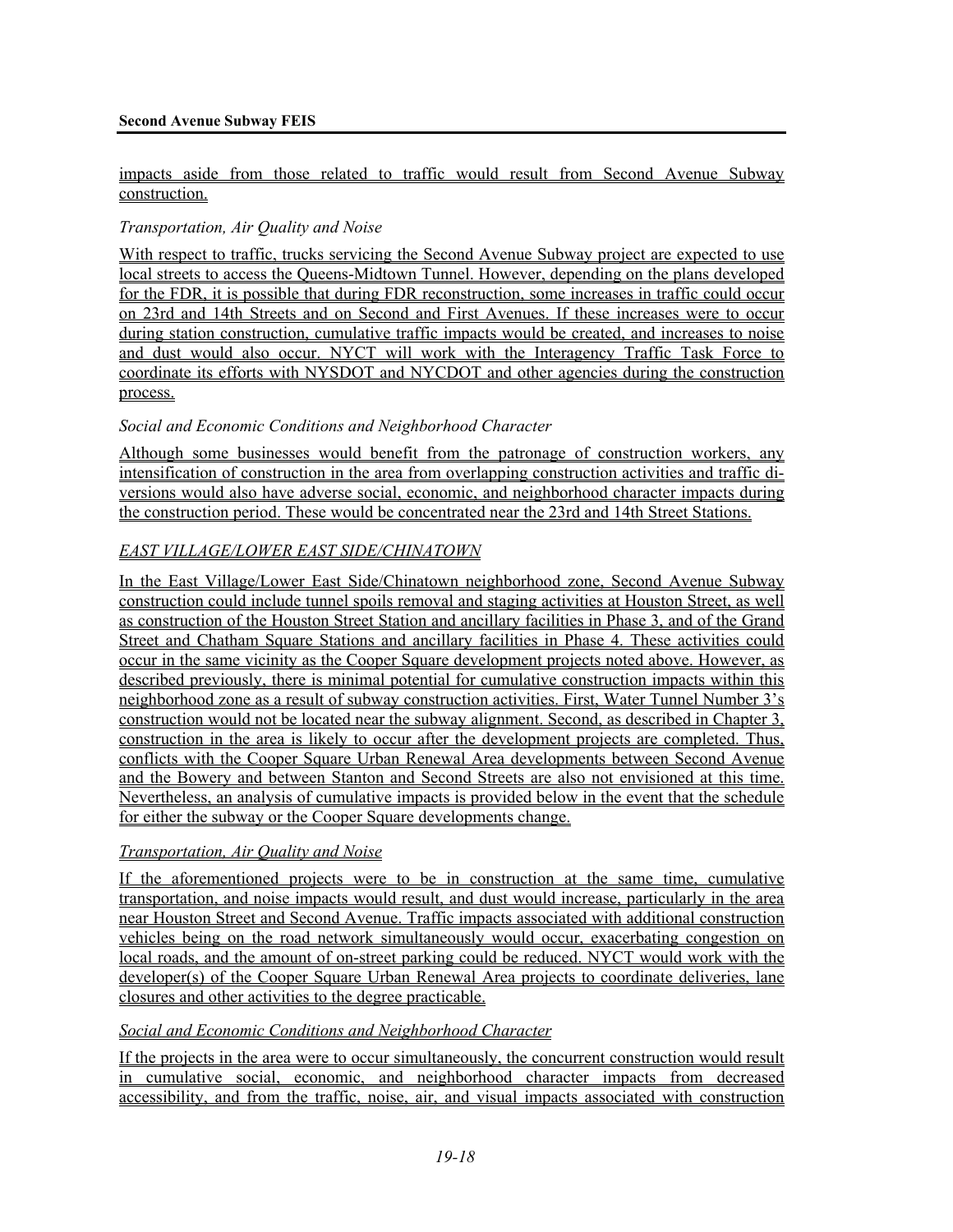activity. Impacts would be especially pronounced in the area between Second and Stanton Streets, where construction related to the Cooper Square Urban Renewal Area could occur simultaneously with spoils removal or station construction activities at Houston Street. In addition, the construction activity could delay other development projects in the area. On the other hand, multiple projects would also generate increased economic activity for some retail businesses.

## *Parks and Open Space*

The reconstruction of the Manhattan Bridge and the construction of Water Tunnel Number 3 are not expected to result in any open space impacts. The Cooper Square Urban Renewal Area developments would introduce new residents to the neighborhood zone. These residents would be located in the vicinity of Sara D. Roosevelt Park. Therefore, the project's proposed closure of portions of this park during construction would affect additional residents, exacerbating the already significant adverse impact on open space. As described in Chapter 7 and in the Section 4(f) Evaluation, there is no feasible and prudent way for the project to avoid affecting this park.

## *LOWER MANHATTAN*

The Second Avenue Subway's construction activities in Lower Manhattan could include tunnel spoils removal at Hanover Square and construction of the Seaport and Hanover Square Stations and ancillary facilities. As described previously, numerous other projects are planned for this area; among the largest of these are: reconstruction of the World Trade Center site including construction of a memorial; construction of the Fulton Transit Center on the east side of Broadway near Fulton Street; reconstruction of West Street/Route 9A between Albany and Chambers Streets; construction of the new PATH terminal and **100** Station beneath the World Trade Center site; construction of a new terminal for the  $\bigcirc$  lines at South Ferry; construction of several buildings within Battery Park City; and improvements at 13 parks.

Because the Second Avenue Subway construction activities in this vicinity would be part of Phase 4 of the construction plan, it is expected that most of these projects would be completed prior to beginning Phase 4. It is expected that Route 9A, the PATH terminal, public parks, and Battery Park City developments would be complete prior to the start of subway construction in the area.

## *Transportation, Air Quality and Noise*

While much of the reconstruction work associated with the World Trade Center site, West Street/Route 9A, and several other projects would occur far to the west of Second Avenue, traffic flows in the congested downtown area could nevertheless be affected adversely by diversions and increased trucking. As described in Chapter 5, Lower Manhattan is already a congested area. Therefore, significant adverse effects on vehicular LOS would likely result from any traffic delays resulting from lane closures, deliveries, etc. associated with the construction projects. Transit projects at the Fulton Street Transit Center, as well as reconstruction of the PATH Terminal and the  $\bigcirc$  stations, could cause some alterations in transit service within the downtown area if they were to overlap with subway activities. Significant adverse noise impacts from overlapping construction activities would also occur, and local fugitive dust concentrations in the vicinity to concurrent construction activities would also increase.

Given the extent of the construction activities that are expected in Lower Manhattan over the coming years and the number of agencies involved in permitting, approving, funding, and constructing these projects, extensive coordination will have to occur to minimize the potential for delays to one or more projects and to minimize local impacts. As in other locations, NYCT